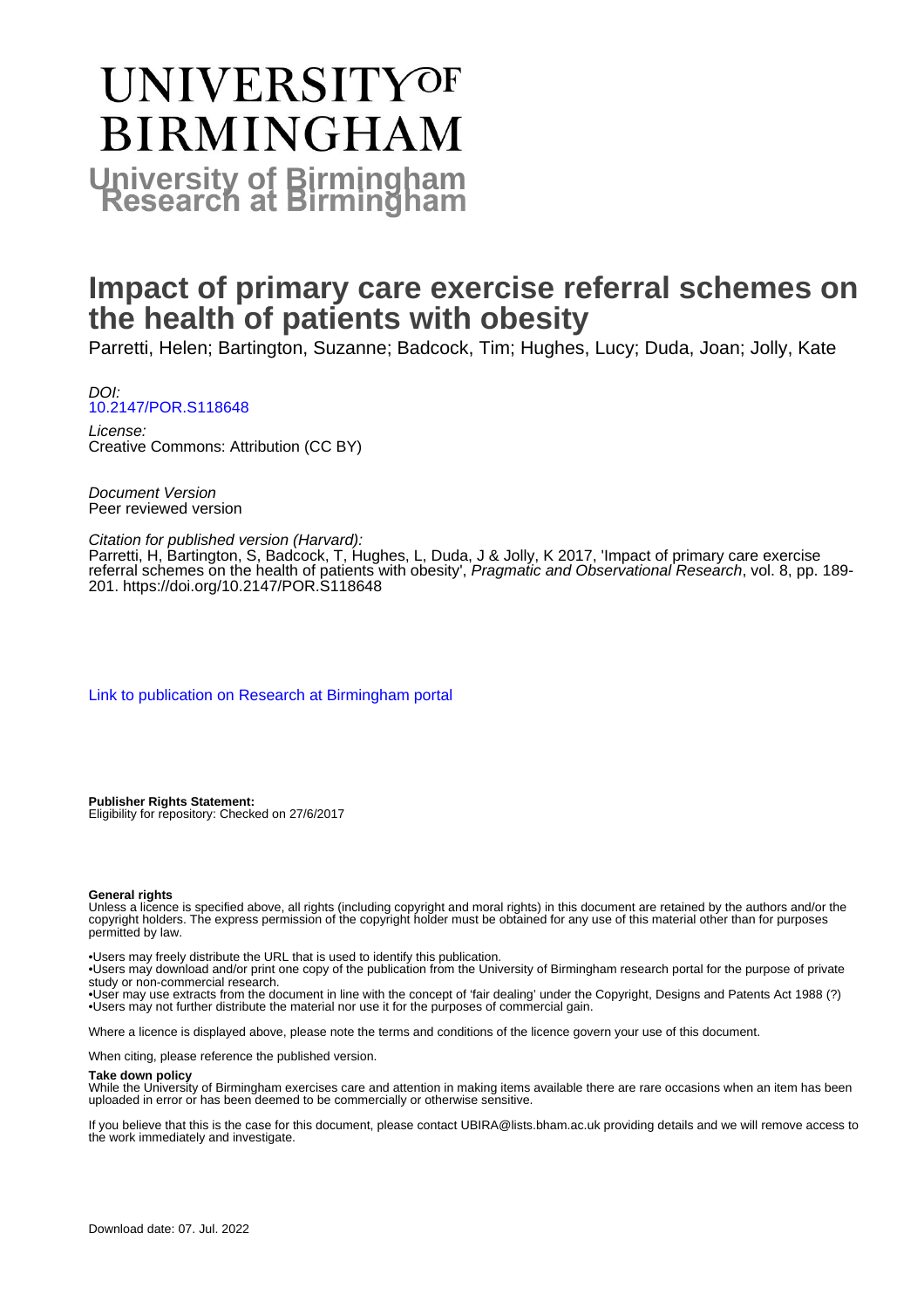#### **Impact of primary care exercise referral schemes on the health of patients with obesity**

Helen M Parretti<sup>1</sup>, Suzanne Bartington<sup>1</sup>, Tim Badcock<sup>1</sup>, Lucy Hughes<sup>1</sup>, Joan Duda<sup>2</sup> and Kate  $J$ olly $1$ 

- 1. Institute of Applied Health Sciences, University of Birmingham, Birmingham, West Midlands, UK
- 2. School of Sports and Exercise Science, University of Birmingham, Birmingham, West Midlands, UK

**Corresponding author:** Professor Kate Jolly

Public Health Building Institute of Applied Health Research University of Birmingham Edgbaston Birmingham B15 2TT +44 121 4147552 c.b.jolly@bham.ac.uk

**Running title:** Primary care exercise referral schemes for patients with obesity

**Keywords:** primary care, exercise referral scheme, overweight, obesity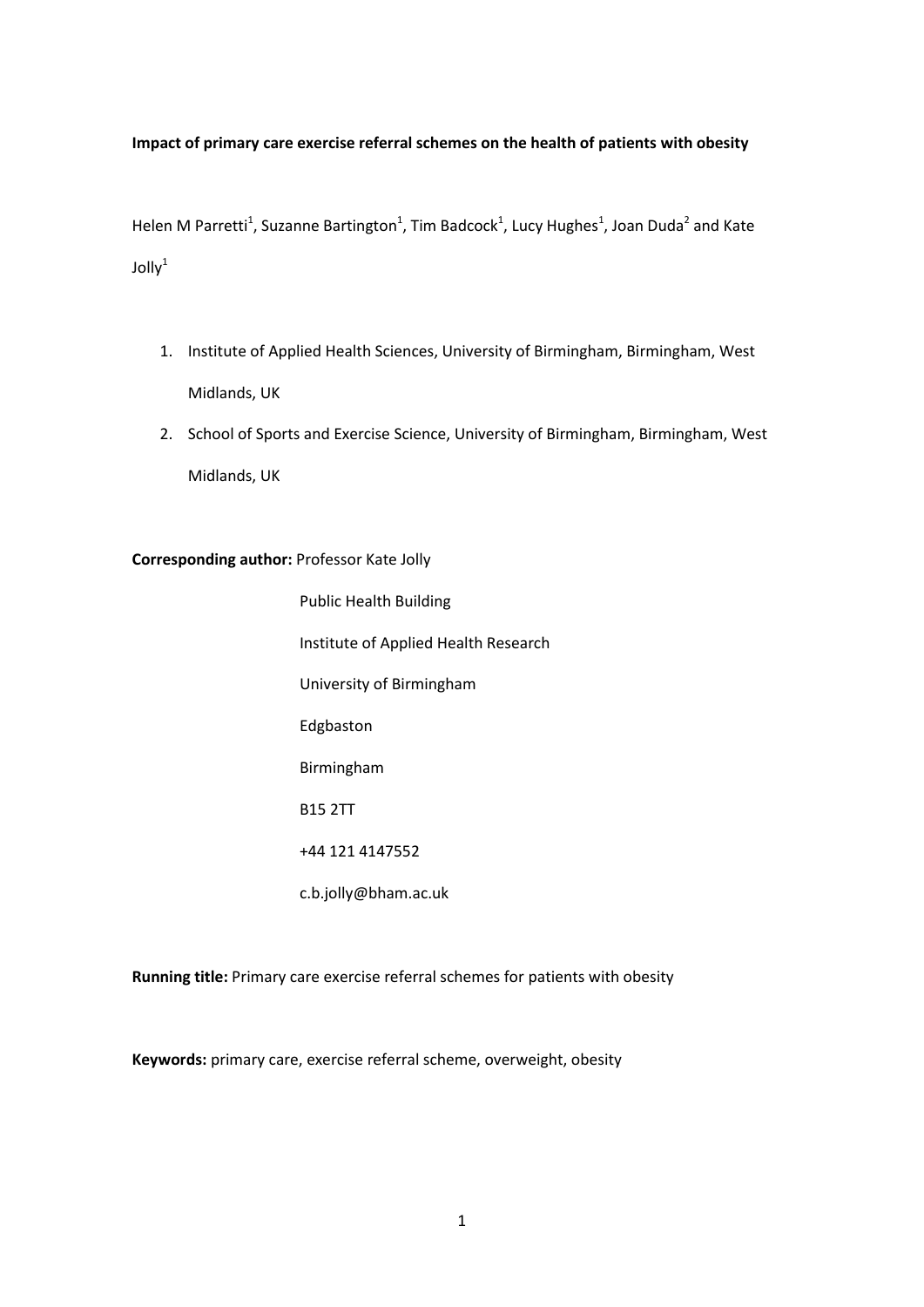#### **Acknowledgments**

KJ is part funded by the Collaboration for Leadership in Applied Health Research and Care West Midlands. HMP is a NIHR academic clinical lecturer. SB is a Clinical Research Fellow funded by Health Education West Midlands. TB is a NIHR academic clinical fellow. The views expressed are those of the authors and not necessarily those of the NHS, the NIHR, the Department of Health or the University of Birmingham. The writing of the report and the decision to submit the article for publication rested with the authors from the University of Birmingham.

#### **Conflicts of interest**

The authors declare no conflicts of interest.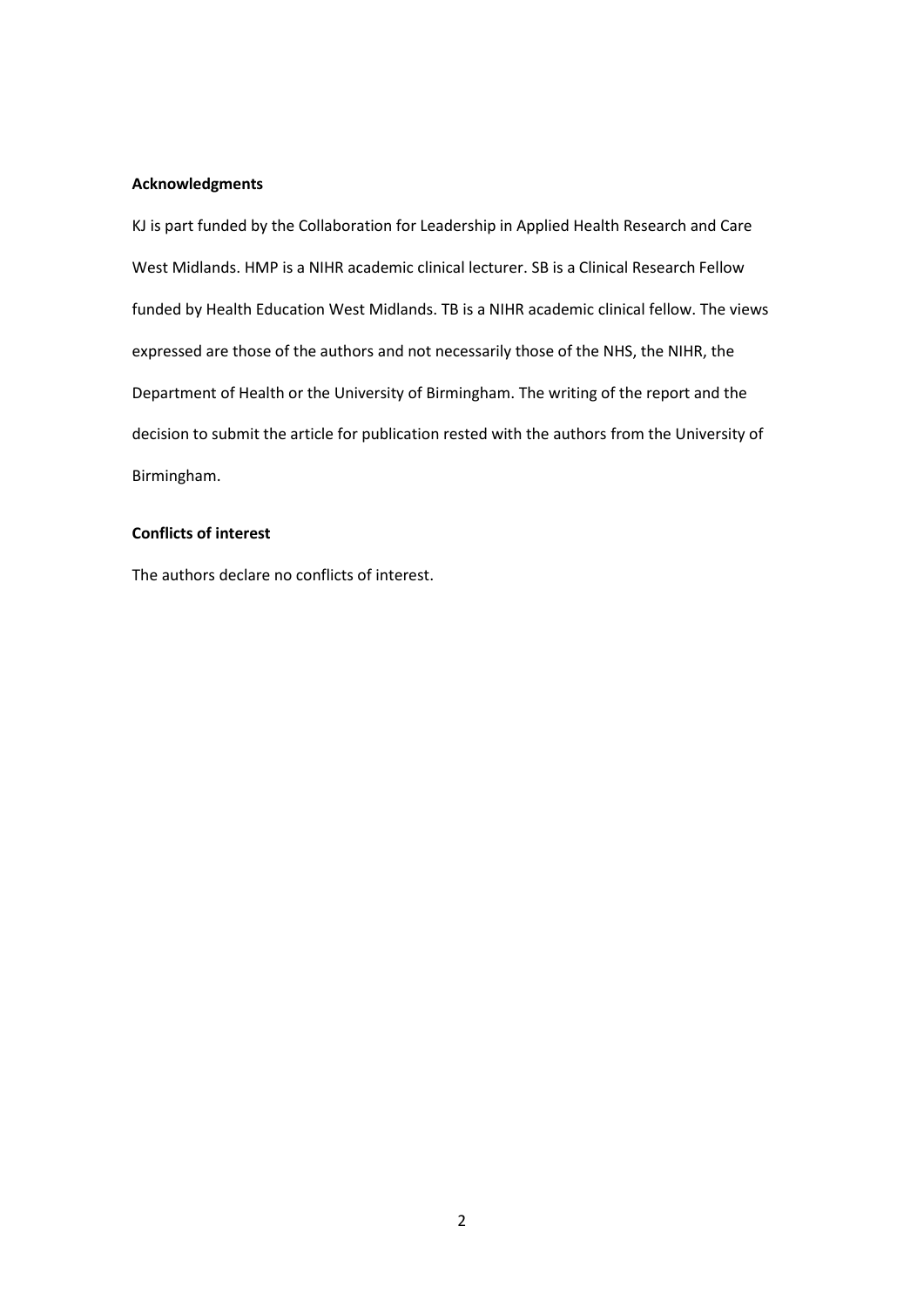#### **Abstract** (301 words)

Primary care exercise referral schemes (ERSs) are a potentially useful setting to promote physical activity (PA). It is not established, however, whether interventions to increase PA such as ERSs have differing health outcomes according to participant body mass index (BMI). This paper summarizes evidence for the impact of primary care ERSs on the health of people with obesity and reports findings of a reanalysis of the EMPOWER study, providing the first data to report differential outcomes of ERSs by BMI category.

Our literature review revealed a paucity of published data. A 2011 Health Technology Assessment review and 2015 update were identified, but normal weight participants were not excluded nor results stratified by weight in the included studies. A study of the effect of exercise referral in overweight women reported a significantly greater increase in PA levels in the ERS group than control group at 3 months.

Reanalysis of the EMPOWER study data showed a significant improvement in PA at 3 months in both obese and overweight/normal BMI groups with effect size attenuated to 6 months. There was no significant difference from baseline to 6 months in blood pressure for either BMI category. At 6 months there was a significant decrease in weight from baseline for the obese category. Comparison of crude mean differences between BMI groups revealed a significant mean difference in PA at 3 months favouring the overweight/normal BMI group, but not at 6 months. There were no further significant differences in unadjusted or adjusted mean differences for other outcomes at follow-up.

We report some evidence of a differential impact of ERS on PA by BMI category. However, the effect of ERSs in primary care for patients with obesity remains unclear due to the small number of published studies that have reported outcomes by BMI category. Further research is needed.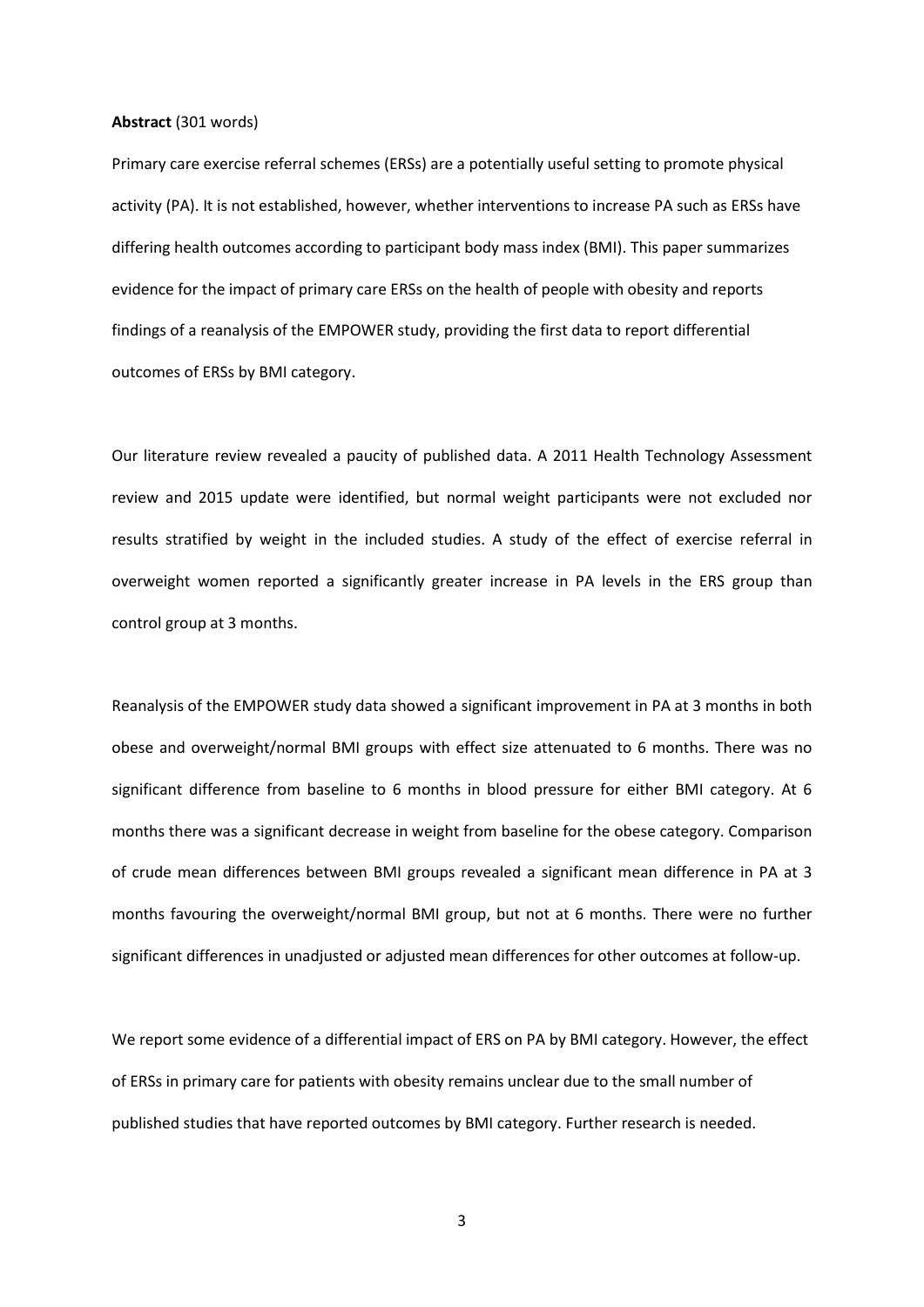#### **Background**

The 2011 guidelines issued by the Chief Medical Officers of the four UK countries encourage adults to undertake at least 150 minutes of moderate physical activity (PA) or 75 minutes of vigorous activity in bouts of 10 minutes or longer, or a combination of the two.<sup>1</sup> It is preferred that the activity is spread over the week, such as 30 minutes of moderate activity 5 times a week. The UK guidance is in keeping with other national guidance.<sup>2-4</sup> These updated guidelines recognize that the overall volume of physical activity is more important than the type or frequency and also include recommendations on muscle-strengthening activities as well as those that may improve balance and coordination.

However, the most recent data (2012) from the Health Survey for England shows that although there has been an increase in those meeting recommended activity levels since 2008, still only 43% of men and 32% of women self-report physical activity that meets government recommendations (these figures were 32% and 21% in 2008, respectively).<sup>5</sup> Low levels of physical activity is the fourth most important risk factor for non-communicable diseases (after smoking, hypertension and hyperglycaemia). It accounts for 6% of the burden of disease from ischemic heart disease, 7% of type 2 diabetes and 10% of breast and colon cancers worldwide.<sup>6</sup> In 2008 it was estimated to have caused 9% of premature mortality worldwide (more than 5.3 million deaths).<sup>6</sup> Direct costs to the UK NHS due to physical inactivity have been estimated to be £1.1 billion, with indirect costs to society increasing this to £8.2 billion.<sup>7</sup> Overweight and obesity are also known to be associated with higher all-cause mortality in a linear relationship with a recent large meta-analysis of 239 prospective studies reporting hazard ratios for all-cause mortality of 1.45 (95%CI 1.41-1.48), 1.94 (95%CI 1.87- 2.01) and 2.76 (95%CI 2.60-2.92), for obesity grades 1, 2 and 3, respectively.<sup>8</sup> Indeed, both physical inactivity and excess weight are independently associated with the risk of cardiovascular disease. $^{9,10}$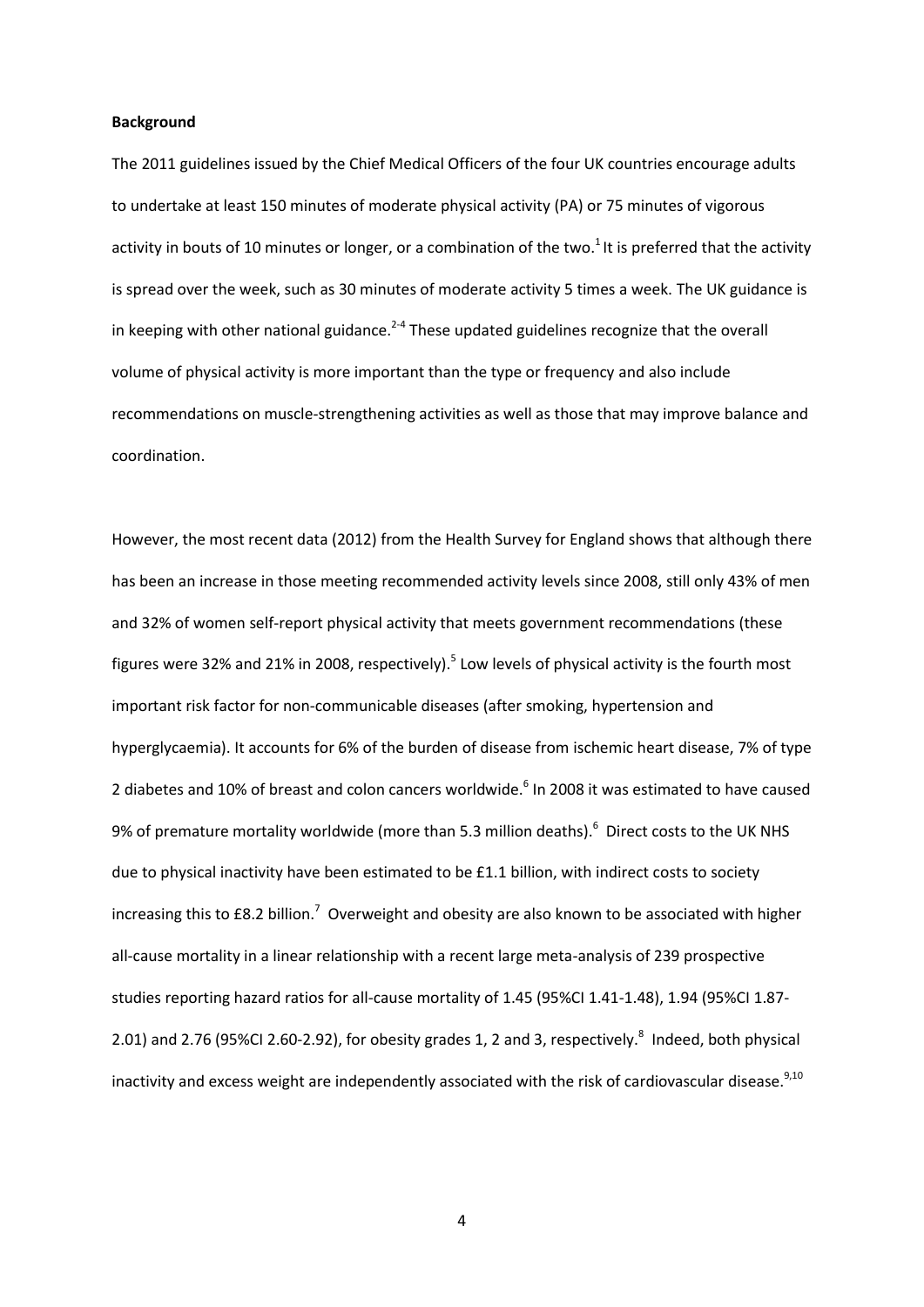There is good evidence for the benefits of physical activity in preventing diseases such as coronary heart disease, type 2 diabetes, depression, cancers, stroke and dementia.<sup>11,12</sup> A recent meta-analysis for the Global Burden of Disease Study 2013 has explored the dose-response relationship and has shown that those who achieve physical activity levels several times higher than recommendations have a significant reduction in the risk of breast cancer, colon cancer, diabetes, ischemic heart disease and ischemic stroke. However, most health gain occurs at relatively lower levels of activity (up to 3000-4000 MET minutes/week). $^{13}$  In addition, a large meta-analysis of cohort studies has reported that achievement of 30 minutes of moderate intensity physical activity five times a week (self-reported) is associated with a 19% reduction in all cause mortality (95% CI 15-24).<sup>14</sup> The effects of physical activity specifically in overweight or obese populations have also been investigated.<sup>15</sup> Interventional studies have shown relatively modest reductions in weight with structured physical activity programs.<sup>15</sup> Although, a trial of cardiac rehabilitation patients recently reported twice the weight loss in the group randomized to intensive counseling and exercise program compared with standard cardiac rehabilitation (8.2  $\pm$  4 vs 3.7  $\pm$  5 kg).<sup>16</sup> Prospective studies have consistently found that fitness attenuates mortality risk regardless of body weight.<sup>17-20</sup> When stratified by weight those with higher levels of physical activity or fitness have a lower risk for adverse outcomes compared to those who are inactive or unfit.<sup>17-19</sup> It has also been reported that although the mortality risk associated with obesity is attenuated by higher levels of physical activity, it is not totally eliminated.<sup>18,19</sup> Similarly being lean does not counteract the increased risks associated with being physically inactive.<sup>18,19</sup> Recently studies have also started to challenge the assumption that physical activity is a determinant of adiposity<sup>21</sup>, suggesting instead that adiposity could be a determinant of physical activity. In several longitudinal studies baseline physical activity did not predict follow-up adiposity, although baseline adiposity did predict follow-up physical activity level.<sup>22,23</sup>

Multiple studies have investigated potential interventions to increase physical activity levels in adults. These include self-monitoring interventions, home based interventions, supervised physical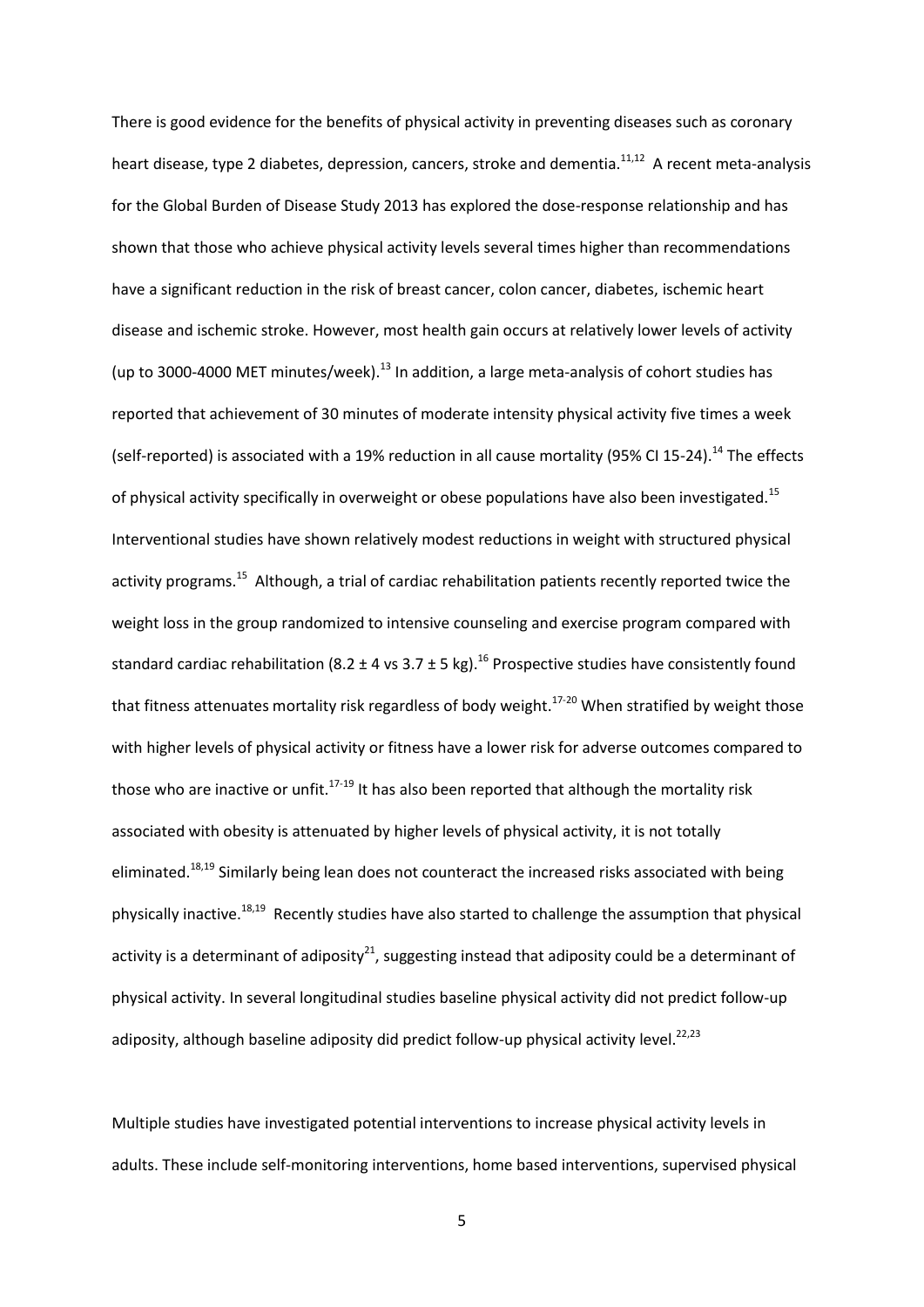activity, one to one counseling, written information and telephone counseling interventions.<sup>24</sup> A Cochrane review by Foster et al  $^{24}$  concluded that there is some evidence that interventions designed to increase physical activity can lead to moderate short and mid-term increases in physical activity. However, due to the heterogeneity of the studies, only limited conclusions could be drawn about the effectiveness of individual components of the interventions. The authors did report that interventions which provide people with professional guidance about starting an exercise program together with ongoing support may be more effective in encouraging the uptake of physical activity.<sup>24</sup>

Primary care has been identified as a potentially useful setting to promote physical activity.<sup>25</sup> One commonly used method is exercise referral schemes (ERS) set in primary care. An exercise referral scheme is the practice of referring a person from primary care to a qualified exercise professional who uses relevant medical information about the person to develop a tailored program of physical activity usually lasting 10 to 12 weeks.<sup>27</sup> The intention is that opportunities for exercise are provided and levels of physical activity will increase with resulting associated health benefits for the individual. Since the early 1990's there has been growth in the number of exercise referral schemes in the UK.<sup>25</sup> By 2005, 89% of primary care organizations in England ran an ERS, making it one of the most common primary care interventions for physical activity.<sup>26</sup>

The UK National Institute for Health and Care Excellence (NICE) updated their guidance on exercise referral schemes in 2014.<sup>28</sup> This guidance includes separate recommendations for those that are physically inactive, but healthy and for those physically inactive, but with a health condition or risk factors. At present, NICE recommends that commissioners should not fund exercise referral schemes (ERS) for those that are inactive, but healthy and also that primary care practitioners should not refer these people to an ERS.<sup>28</sup> For those that are physically inactive, but also have an existing health condition or factors that put them at risk of ill health then NICE recommends that ERS can be funded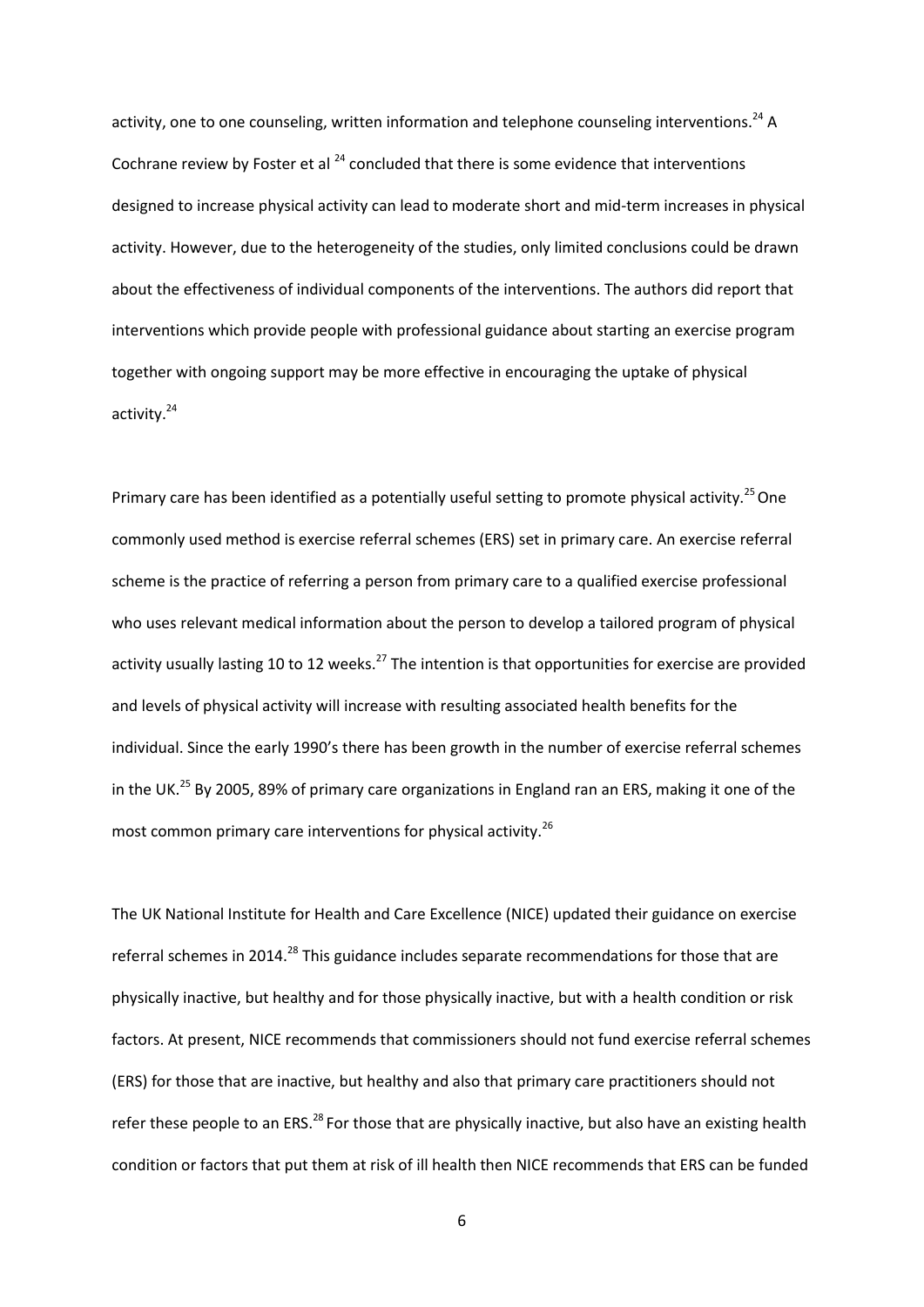and primary care professionals can refer these people to such schemes providing the scheme incorporates the core techniques outlined in recommendations 7-10 of NICE public health guidance 49 (Behavior change: individual approaches) such as agreeing goals, monitoring progress and providing feedback and developing coping strategies to prevent relapse.<sup>28,29</sup> However, there remain some unanswered questions, such as whether interventions to increase physical activity have differing health and behavioral outcomes according to the participant's body mass index (BMI) and whether adherence varies.

This paper presents a review of the best current evidence from randomized controlled trials for the health benefits of primary care exercise referral schemes in adults who are overweight or obese, followed by a reanalysis of the EMPOWER study <sup>30</sup> to investigate the effect of exercise referral on health and behavioral outcomes by BMI.

#### *The EMPOWER study*

The EMPOWER study was a cluster randomized controlled trial comparing two models of exercise referral: standard provision and an autonomy supportive approach. The interventions and study design have been described in detail previously.<sup>30,32</sup> In brief, 347 participants referred from primary care were recruited. Participants had two or more risk factors for ischemic heart disease, a longterm medical condition, were at risk of osteoporosis, had borderline hypertension or were perceived by the referring GP or practice nurse to be motivated to increase their physical activity. Participants in all BMI categories were included. A number of medical exclusions applied.  $30$  The exercise referral was delivered in 13 leisure centres by 14 individual health and fitness advisors (HFAs).

Primary and secondary outcomes including BMI were measured at baseline. Participants were followed up at 3 and 6 months from baseline. The primary outcome was the self-reported 7-day physical activity recall (7 day PAR).<sup>33</sup> Time spent in moderate or vigorous PA and time spent in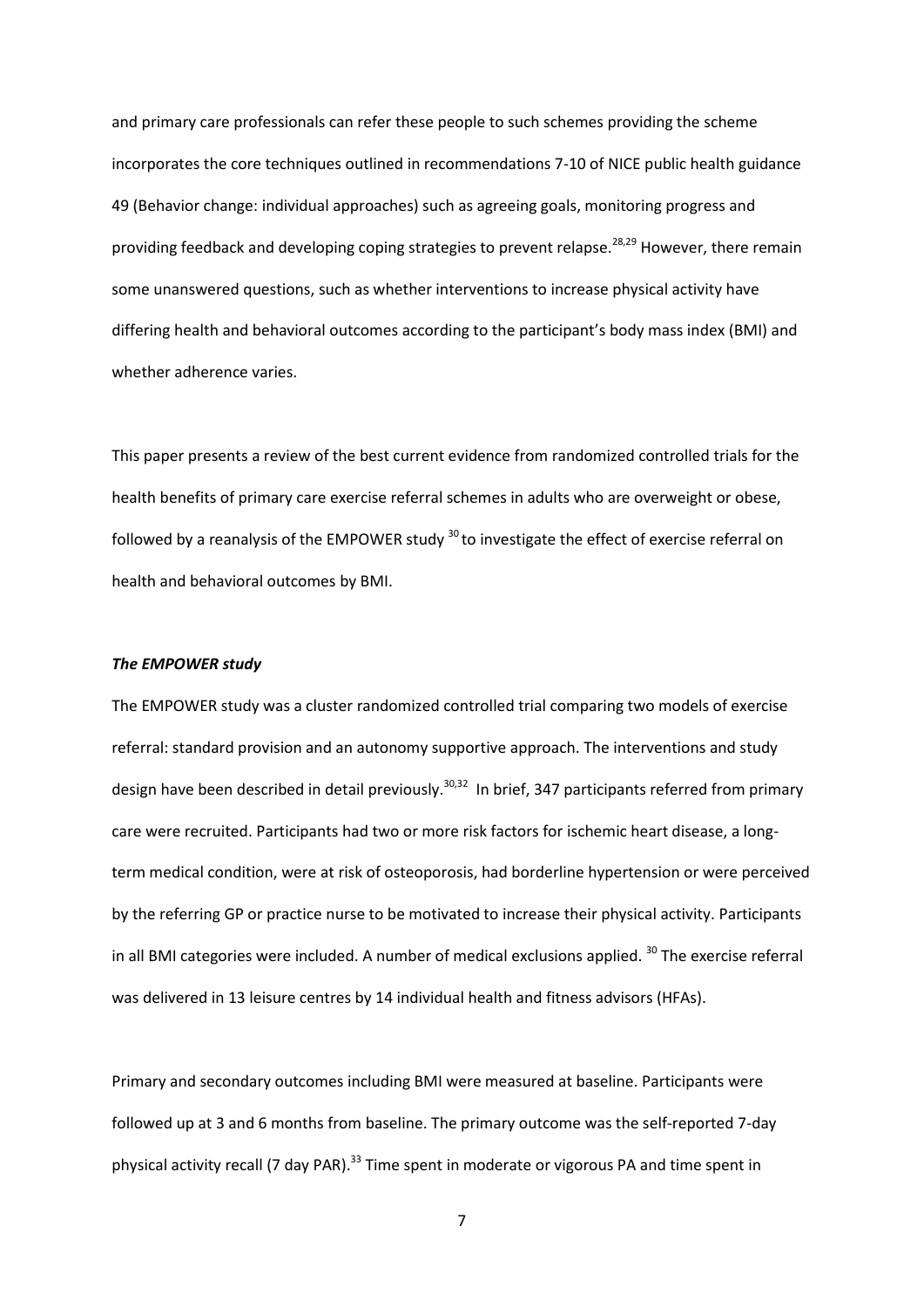moderate or vigorous activity excluding walking were calculated, since examination of the follow-up data suggested that walking had been over reported. Secondary outcomes included self-reported physical activity,<sup>33</sup> quality of life<sup>34</sup> (QoL), anxiety,<sup>35</sup> depression,<sup>35</sup> vitality,<sup>36</sup> systolic blood pressure (SBP), diastolic blood pressure (DBP) and weight.

#### *Interventions*

The standard provision consisted of an hour consultation at a leisure centre with the HFA which included assessment of recent physical activity. Participants were then offered a range of physical opportunities within either the leisure centre or community and agreed an individual programme of activity. The HFA offered support as required over 10-12 weeks. The autonomy supportive ERS was based on self-determination theory and aimed to integrate physical activity with life values (full details in<sup>30,32</sup>). Participants were offered an initial consultation and a self-management exercise promotion booklet. Interactions in person or by phone were planned after one and two months with an exit consultation at three months to plan for maintenance of activity.

#### *Findings from the RCT*

Whilst physical activity significantly increased in both study groups, there was no significant difference between the groups using an analysis that adjusted for the clustered nature of the study, however, the trial was underpowered. Full results have been reported previously.<sup>30</sup>

#### **Methods**

#### *Literature review*

An initial scoping search of literature databases was conducted to identify studies and reviews investigating the health benefits of exercise referral schemes in primary care for adults who are overweight or obese using key words such as "exercise referral", "exercise on prescription", "obesity", "overweight", "primary care". This identified a Health Technology Assessment (HTA) review carried out by Pavey et al<sup>31</sup> published in 2011. An update to this review was published in 2015.<sup>27</sup> The published search strategies from this HTA review were then used to search Medline,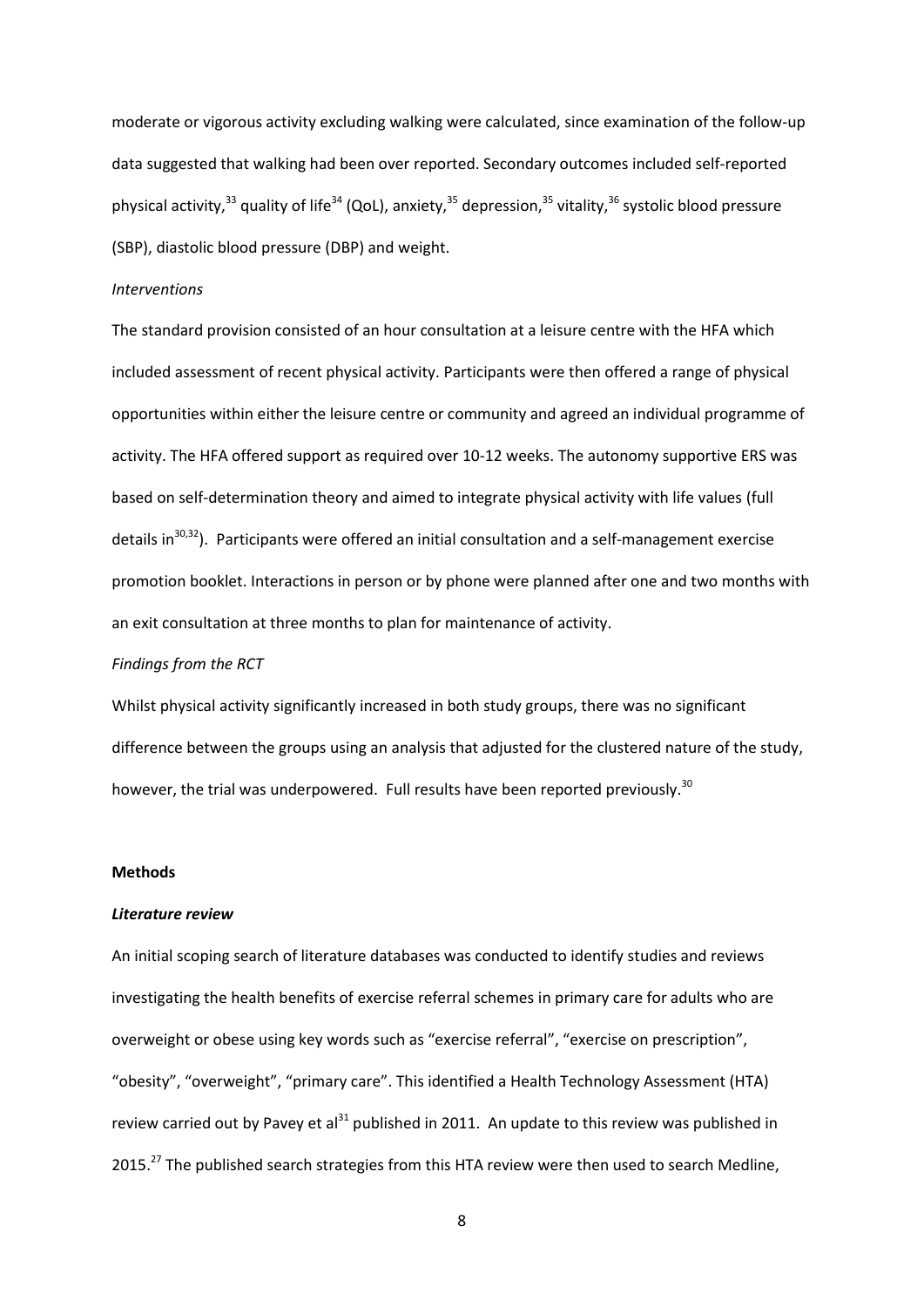Psychinfo, EMBASE and Sportsdiscus from June 2013 to October 2016 in order to identify any new RCTs that may have been published since the 2015 HTA review was conducted. We also handsearched the list of excluded studies from the HTA review to ensure that there were no relevant studies that either included only overweight or obese adult participants, or stratified results by BMI, but were excluded from the HTA review (including non RCTs).

Our inclusion criteria for this review were any RCTs, where the intervention was a referral to an ERS in primary care compared with any control, or non RCTs. We did not exclude studies where the scheme was for rehabilitation purposes nor studies in which participants had a specific medical condition. However, the included studies were required to report outcomes stratified by BMI category or only include participants with a BMI  $\geq$  25 kg/m<sup>2</sup>. Participants in the studies were also required to be adults ≥ 18 yrs. We were primarily interested in studies that reported health related outcomes such as weight, BMI, % body fat, systolic blood pressure (SBP), diastolic blood pressure (DBP), glucose, lipids, HbA1c or physical activity (PA) levels. We used the definition of an ERS as given in the HTA review (as stated above). Abstracts were screened by HMP, KJ, LH and TB. Data extraction from any full papers that met the above inclusion criteria was conducted by HMP.

#### *Observational analysis from the EMPOWER study*

Given that all EMPOWER study participants received an exercise referral scheme, this provides an opportunity to explore whether the effects of ERS vary by BMI category. Therefore the aim of this observational study was to explore whether primary (PA) and secondary (anxiety, depression, vitality, QoL, SBP, DBP, weight) outcomes of exercise referral vary by BMI category. BMI was calculated from weight measured by calibrated Tanita scales and height measured using a Leicester height measure.

#### *Statistical analysis*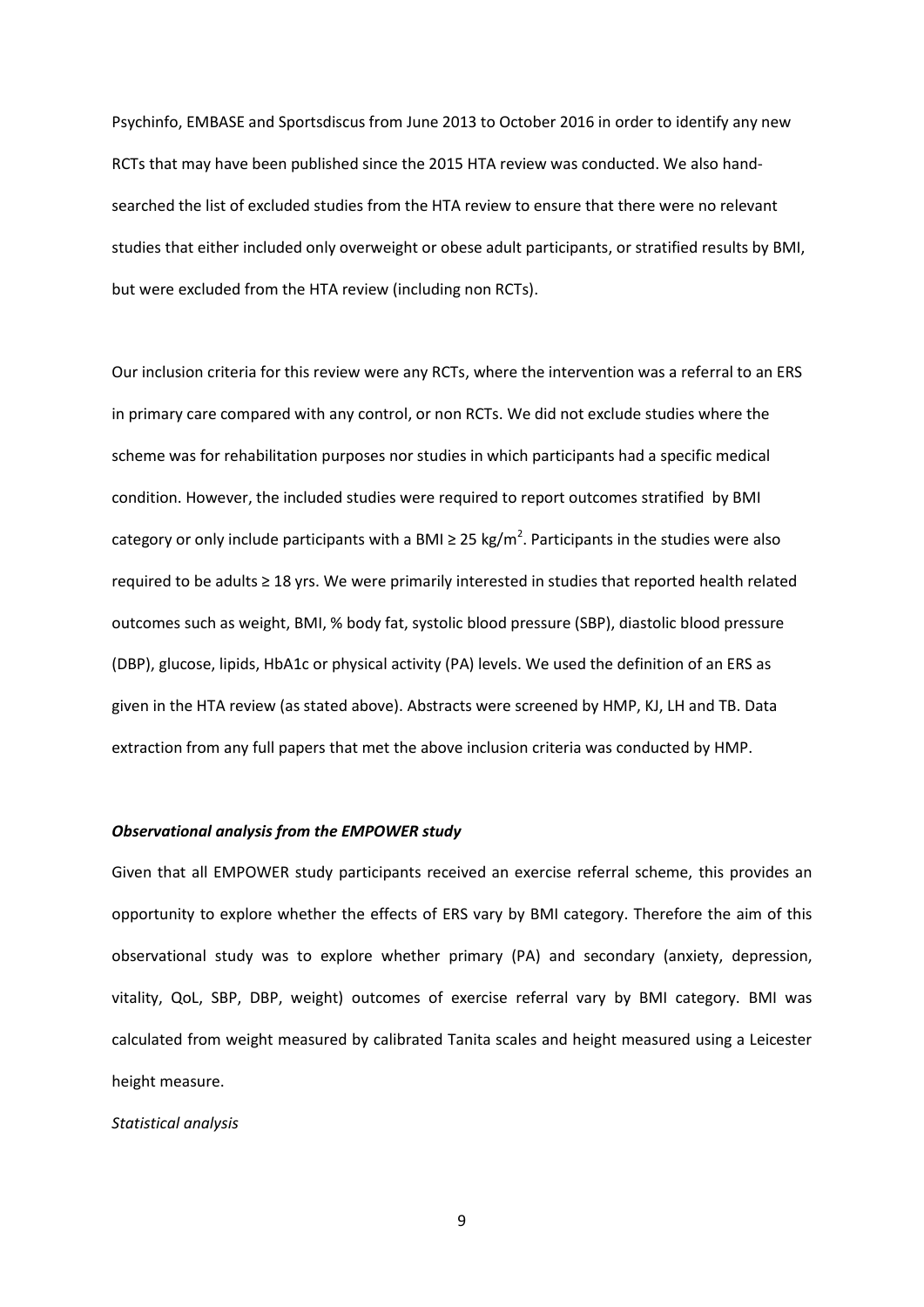The data were analysed as an observational cohort in which all participants attended an initial exercise referral consultation. To categorise participants by BMI, we used cut-offs defined by NICE for black and minority ethnic groups  $[PH46]^{38}$  and standard cut-offs for white UK and Europeans. Applying this classification, participants were categorised as overweight if they had a baseline BMI 25-29.99 kg/m<sup>2</sup> (23-27.49 kg/m<sup>2</sup> if they self-reported their ethnicity as black or Asian) and 'obese' if they had a BMI ≥ 30 kg/m<sup>2</sup> (White British or Irish) or ≥ 27.5 kg/m<sup>2</sup> (black or Asian). Missing data at 3 and 6 month follow-up were imputed using a baseline observation carried forward method. Due to only 29 participants having a BMI under 25 kg/m<sup>2</sup>, a binary variable for BMI status was created, including a category of normal and overweight and a category of obese participants.

Chi-square tests were used to test for differences in baseline characteristics (age, gender, IMD quintile, current smoking status) by baseline BMI category. Unadjusted analyses were conducted to calculate changes in outcomes from baseline to 3 and 6 months, and mean differences in changes for each BMI category (paired t-tests). Linear multiple regression models were used to identify whether BMI category was an independent predictor of primary and secondary outcome measures at 3 and 6 month follow-up, after adjustment for confounding factors (trial arm, age group, gender, ethnic group, IMD level and smoking status). All multivariate analyses included the study arm as a covariate. Analyses were performed using Stata V14 (Texas Corp).

#### **Results**

#### *Literature review*

The initial scoping review identified an HTA review published in 2011, with an update published in 2015. This updated systematic review and economic evaluation of ERSs in primary care included any RCT published between October 2009 and June 2013 with participants who were adults with or without a medical condition and deemed suitable for ERS. Outcomes included physical activity, physical fitness, health related outcomes, adverse events, uptake and adherence. The interventions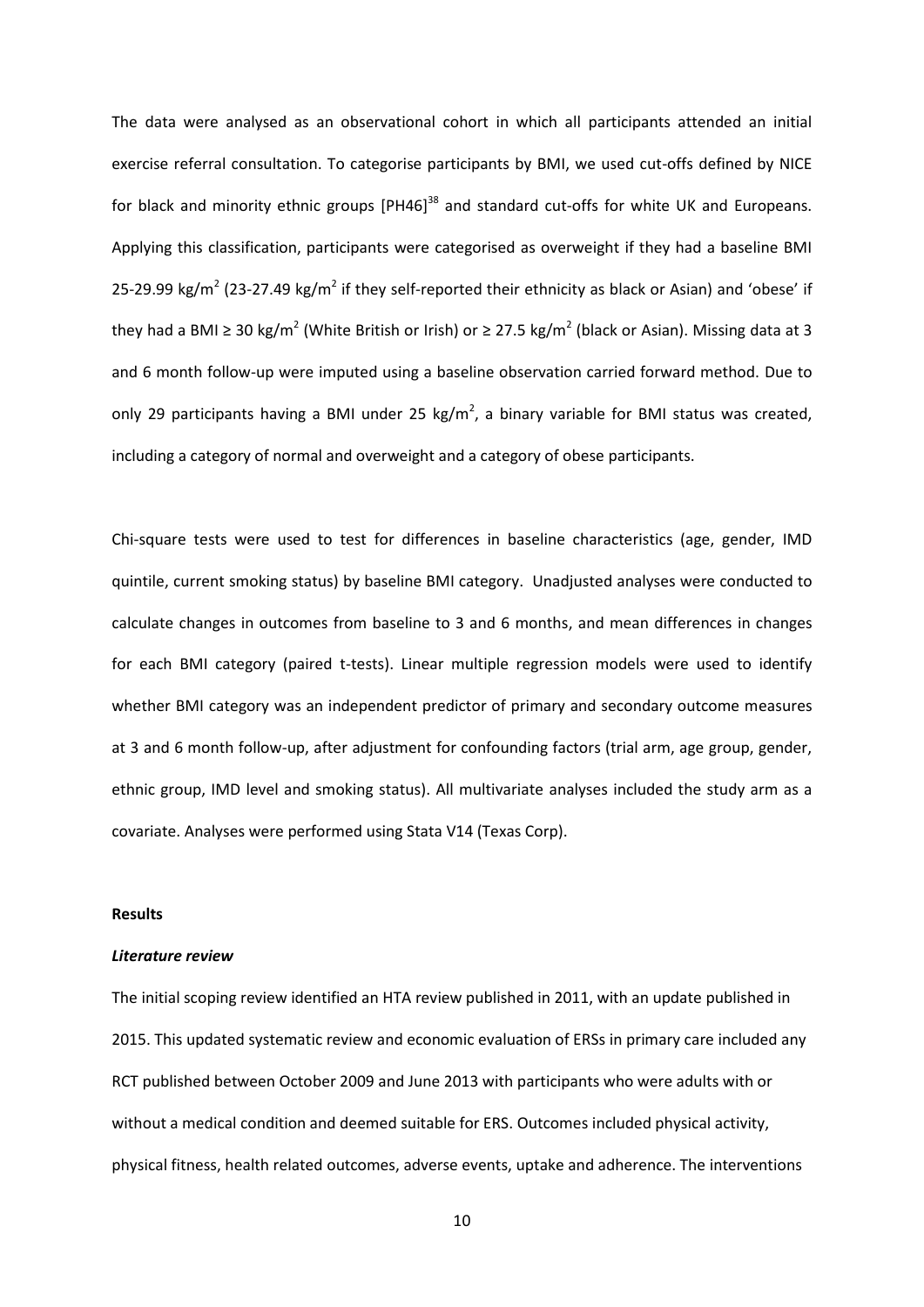were required to be an ERS or exercise program that was more intensive than simple advice and needed to include a combination of counseling, written materials and supervised exercise; comparator was any control.<sup>27, 31</sup> The results of eight RCTs that included a total of 5190 participants were combined, with six studies comparing ERS to usual care. The authors concluded that compared with usual care, exercise referral schemes result in a small increase in the number of participants meeting physical activity recommendations. They did report on weight related outcomes such as weight, % body fat, blood pressure, but found no changes in these outcomes with ERS.<sup>27,31</sup> When compared to usual care the number achieving 90-150 mins/week physical activity in the ERS group was RR 1.08 (95% CI 1.00 to 1.17; n=2607) and participants allocated to ERS achieved only 6.78 (95% CI -9.32 to 22.88) more minutes of at least moderate physical activity per week at 6-12 months follow-up. Mean difference at 6-12 months follow-up in systolic and diastolic blood pressure were - 0.05 (95% CI -1.84 to 1.74) and 0.11 (95% CI -0.92 to 1.13) mmHg respectively. There was no difference in mean BMI 0.01 kg/m<sup>2</sup> (95% CI -0.14 to 0.16) or percentage fat (mean difference -0.08 %; 95% CI -0.23 to 0.07) at follow-up. Depression, measured by the Hospital Anxiety and Depression Scale was significantly lower in the ERS group compared to usual care (standardised mean difference -0.82; 95% CI-1.28 to -0.35), but there was no significant difference in anxiety scores (SMD -4.12; 95% CI -11.52 to 3.28). The authors also concluded that the upfront costs of ERS outweighed the benefits, but acknowledged that there was uncertainty in their estimates of health benefit.<sup>27,31</sup> On average participants in the studies included in this review were overweight (Table 1). Although the study by Stevens et al<sup>39</sup> included in this review did not report baseline mean BMI data, they did report percentage of those with BMI <20 kg/m<sup>2</sup> (4% intervention, 5% control), BMI 20-25 kg/m<sup>2</sup> (50% intervention, 53% control) and BMI > 25 kg/m<sup>2</sup> (40% intervention, 42% control). However, normal weight participants were not excluded from the studies included in the review and none of the studies reported results stratified by weight category. Therefore no definite conclusions regarding the effect of ERS on the health of participants who are overweight or obese can be made from this review. None of the trials reported adherence to the ERS by BMI category.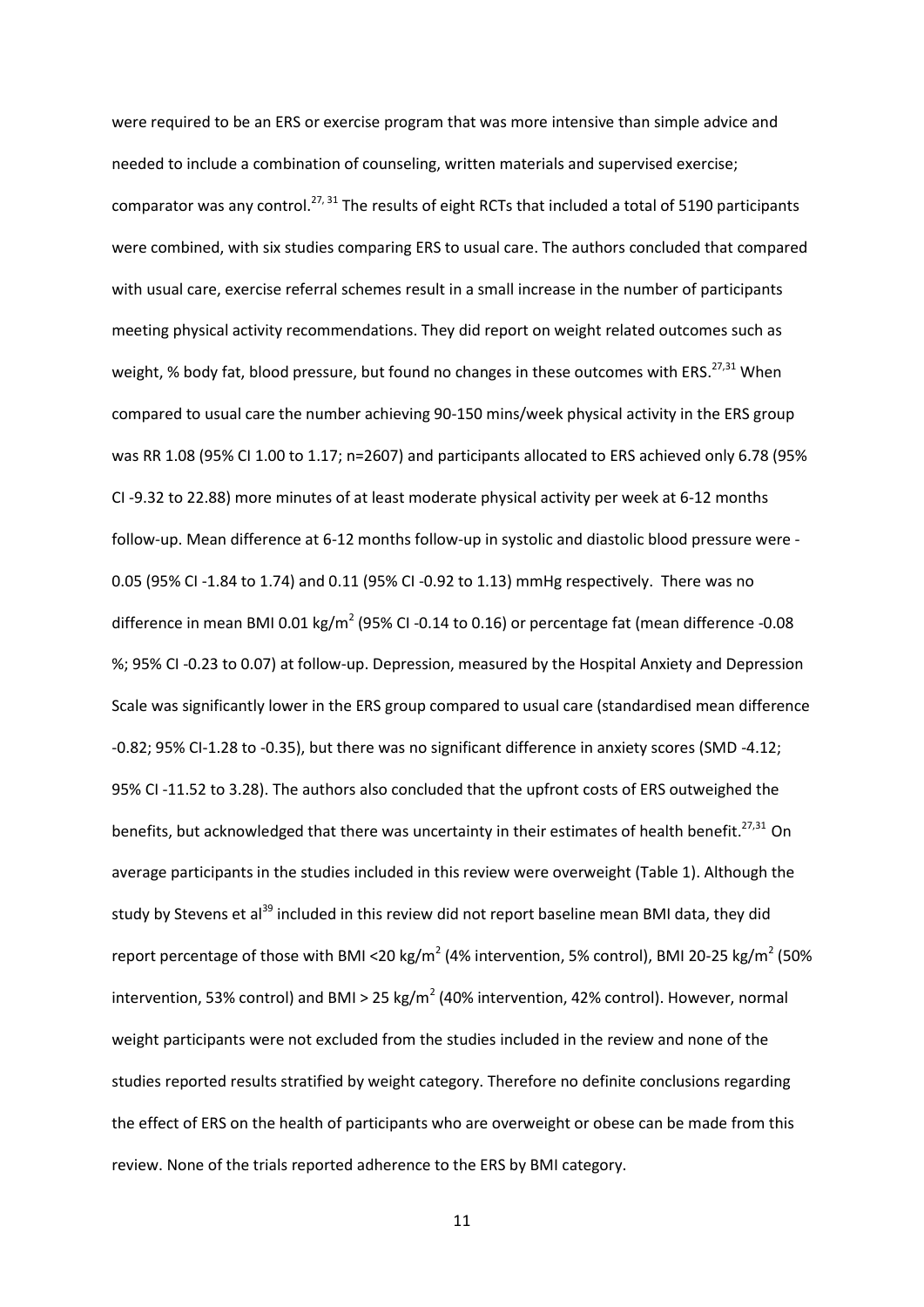The search strategies from this HTA review were then used to identify any new RCTs published since the HTA review had been conducted (Appendix 1). These literature searches (from 2013-2016) identified 3043 abstracts. In addition, we hand-searched the excluded studies list from the HTA review for non-randomized studies that might be potentially included in this review. Screening of these abstracts and the HTA excluded studies list identified only two new studies not included in the HTA review. The first was a small study (n=34) conducted by Taylor et al in 2011, which recruited African American men through a prostate cancer screening program, family physicians, urologists and through media advertisements into a pilot RCT.<sup>40</sup> Participants were eligible if male, aged 40-70 years, African American or African descent with a BMI between 25-35 kg/m<sup>2</sup> and a sedentary lifestyle for the last 2 years. They excluded those with history of cardiovascular disease, metabolic disease, acute infection or chronic infectious disease, resting blood pressure ≥ 140/90 mmHg, uncontrolled diabetes, medications that affect heart response or orthopedic condition that may preclude participation. This paper described an analysis of only the intervention group and focused on adherence to the intervention. The exercise program required participants to undertake supervised exercise 3 times a week for 4 weeks in a medical center's exercise laboratory. Training sessions consisted of 30 minutes of moderate intensity aerobic exercise. Participants were defined as adherers if 75% (9 out of 12) sessions were completed. They did not report any weight or health related outcomes. The baseline BMI of participants was 31.1 (7.1) kg/m<sup>2</sup> and 71% (12/17) completed at least 75% of sessions (adherers). Seven of these adherers had adherence rates of 100%. The study used a range of techniques to maximize adherence; such as providing a safe place to exercise, offering a variety of exercise modalities and facilitating transport or parking. The authors concluded that the adherence rates found for this supervised exercise intervention in African American men were favorable and similar to those found in similar supervised exercise interventions, but acknowledged that it would be of interest to explore longer term adherence in a larger sample.<sup>40</sup>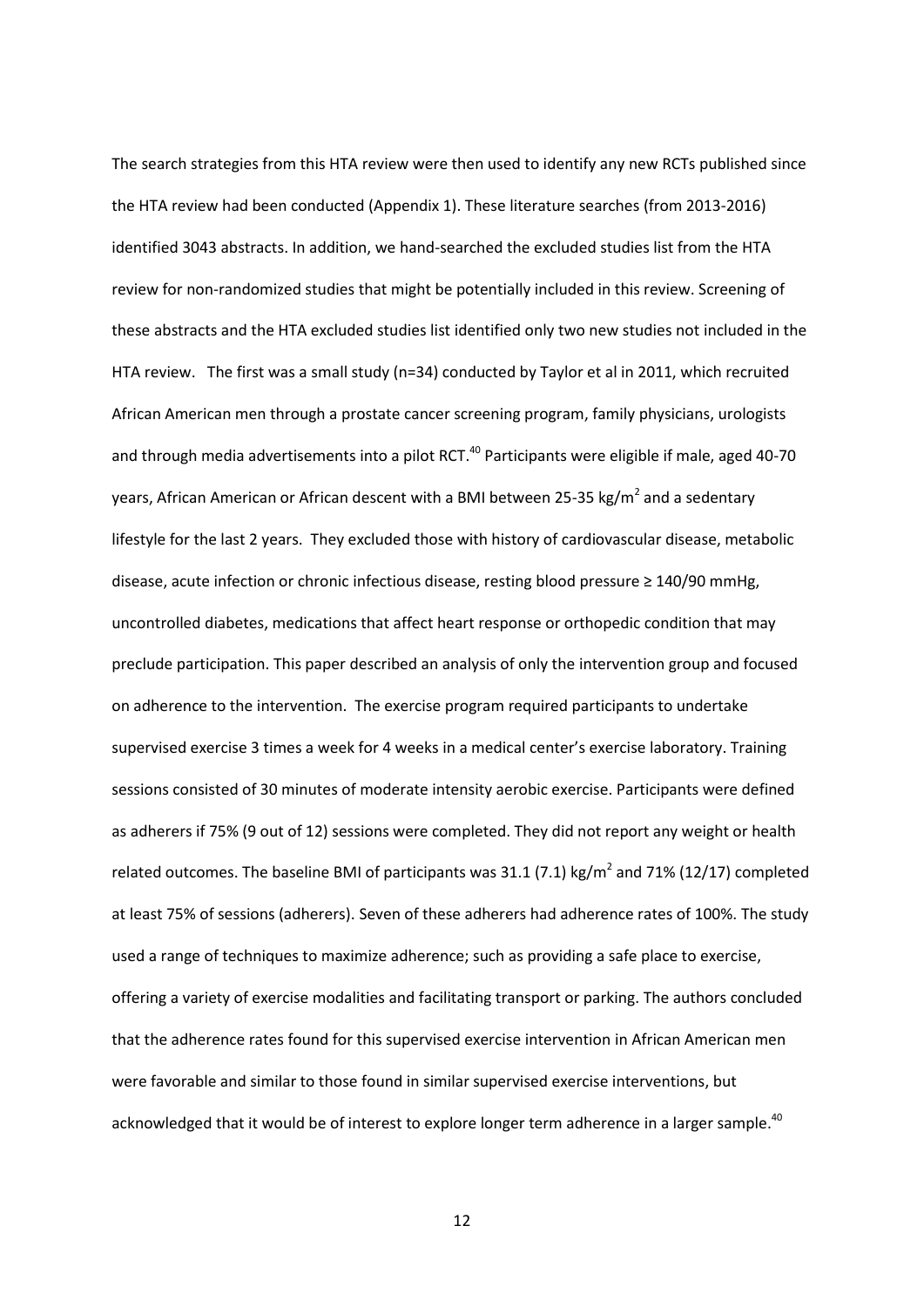The second study identified was an RCT conducted by Conroy et al in 2015 that recruited 99 inactive women aged 45-65 years to a physical activity intervention from primary care centers in the US.<sup>41</sup> They were overweight or obese (BMI  $\geq 25$  kg/m<sup>2</sup>). Exclusion criteria included unstable cardiac or pulmonary disease, poorly controlled hypertension, primary care physician unwilling to allow moderate physical activity and participant unable to perform moderate physical activity. The intervention group (n=48) had 12 weekly sessions of 30 minute discussions and 30 minutes moderate intensity physical activity. The control group (n=50) was given a manual for independent use. Outcomes were measured at 3 and 12 months with physical activity and weight as the primary outcomes of the trial. Physical activity levels were measured using the one-month version of the Modifiable Activity Questionnaire administered by a trained staff member. The baseline mean BMI (SD) was 36.1 (6.0) and 33.4 (5.4) kg/m<sup>2</sup> in the intervention and control groups, respectively. Followup was 76% at 3 months and 86% at 12 months. At three months the intervention group had a significantly greater increase in physical activity levels (7.5 compared with 1.5 MET-hour/week, *P=*0.02) than the control group, but there was no significant difference in change in weight between the groups. However, at 12 months the difference between the physical activity levels of the groups was no longer significant (4.7 compared with 0.7 MET-hour/week, *P=*0.38). No significant differences between groups were found in BMI or waist circumference at any time point, however, at 12 months there were significant differences between groups in systolic and diastolic blood pressure with the intervention group having a smaller increase in blood pressure.<sup>41</sup> Overall the authors concluded that the intervention successfully increased physical activity levels in obese middle aged women in the short term, but that there was no significant change in body weight.

#### *Reanalysis of the EMPOWER study*

#### *The study population*

Of the 347 participants recruited to the EMPOWER study, 331 had a valid BMI at baseline and comprise the sample for this study. Overall, 230 (69.5%) were categorised as obese, 72 (21.8%) as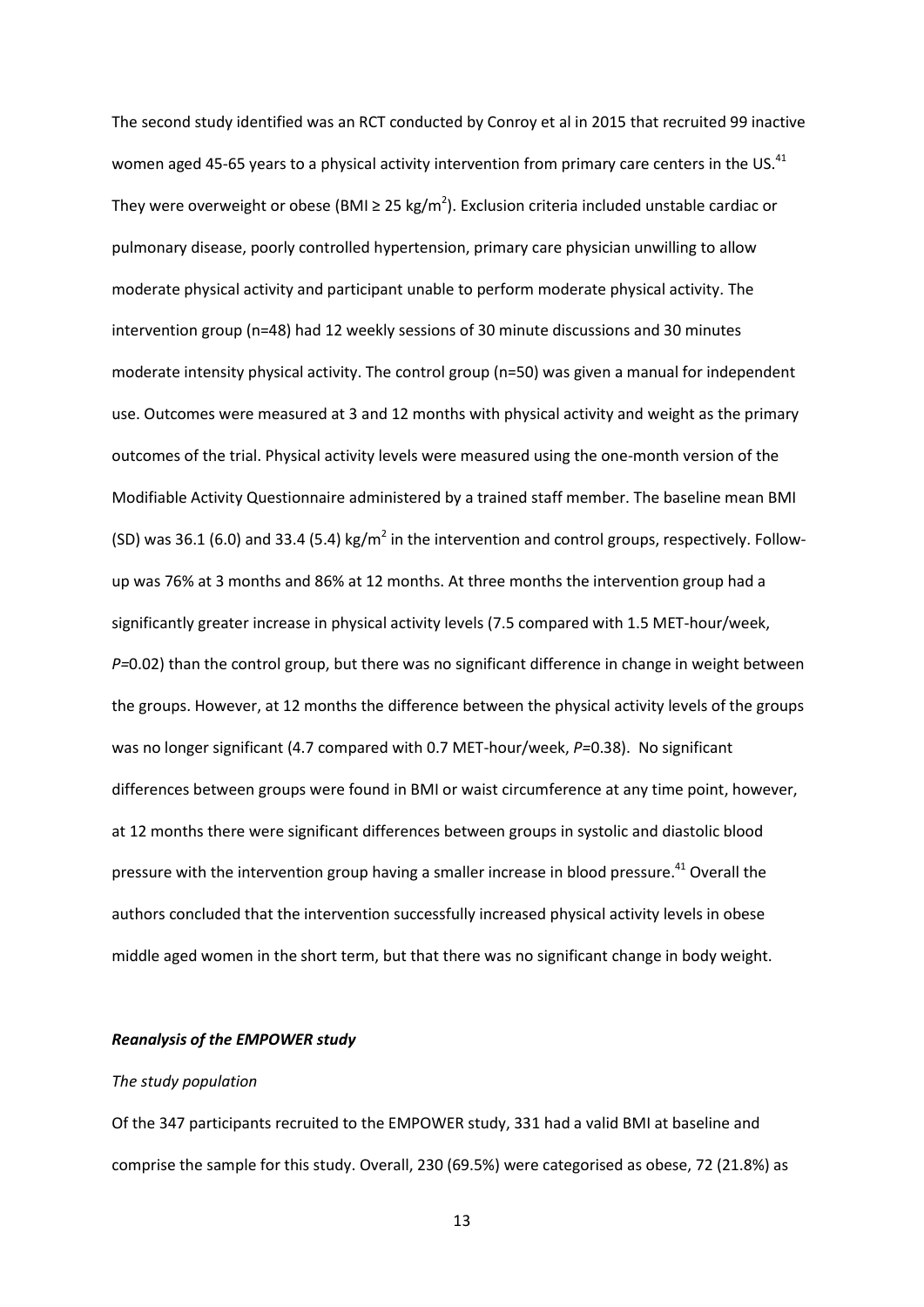overweight and 29 (8.8%) as normal weight. Definitions of BMI status are given in Table 2. Descriptive baseline statistics by BMI category are shown in Table 3.

The majority (241, 72.8%) were female, mean age (SD) 49.2 (13.7) years, 90 (27.2%) were from non-British or Irish white ethnic groups and 187 (59.6%) lived in areas within the highest deprivation quintile. We observed a significant difference in BMI status by ethnic group, with a significantly higher proportion of non-white ethnic group participants who were obese at baseline (*P*=0.003). At initial assessment, 69.5% (230) of the participants reported doing less than the Government recommendation of 150 minutes of moderate physical activity, including walking, each week, with no difference in baseline activity reported by obese participants (mean 135, SD 265.7) compared to those with normal or overweight BMI (mean 124, SD 154.5). Using a cut-off of >11 on the Hospital Anxiety and Depression subscales<sup>35</sup>, 19% (63) of the participants were identified as having probable clinical depression, and 33.8% (112) probable anxiety. Overall study follow-up was 75.8% (n=251) at 3 months and 56.8% (n=188) at 6 months. There were no significant differences in follow-up rates at 3 months by BMI category (*P*=0.201), however participants who were obese at baseline were less likely than normal/overweight participants to complete 6 month follow-up (53.0%, n=122 vs 65.4%, n=66; *P*=0.037).

#### *Behavioral, health and psychological outcomes to 3 months: within groups*

Unadjusted analyses showed that from baseline to 3-months, participants who were normal or overweight at baseline (n=101) exhibited a significant increase of 251 minutes (95% CI 186 to 316) of self-reported moderate or vigorous PA and 142 minutes (95% CI 91 to 192) of moderate/vigorous PA minus walking. Among participants who were obese at baseline (n=230), significant increases were observed in moderate or vigorous PA and moderate/vigorous PA minus walking of 163 minutes (95% CI 115 to 211) and 97 minutes (95% CI 56 to138) respectively (Table 4a).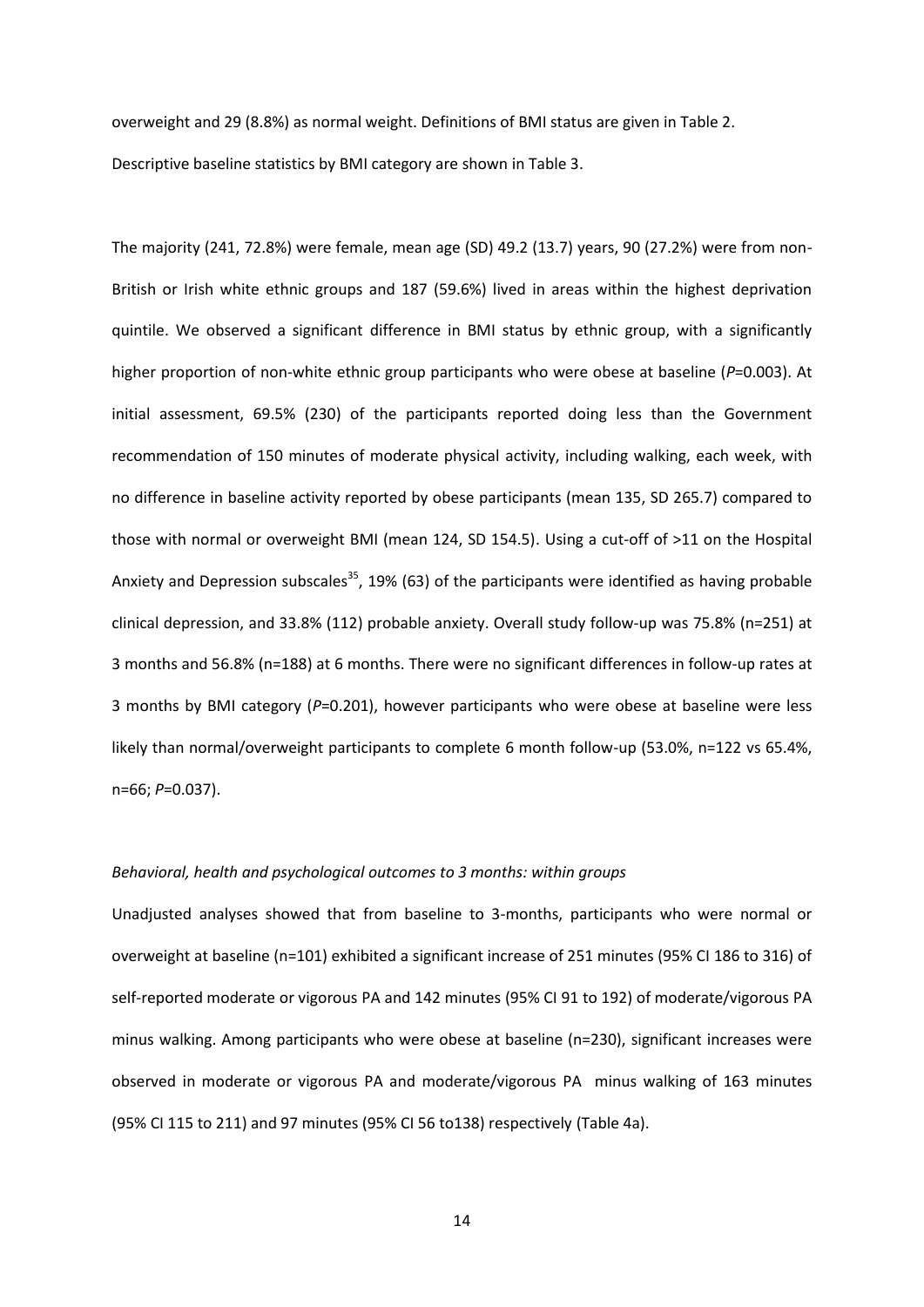In addition there were significant improvements from baseline to 3-months in vitality score as well as the physical fitness, daily activity and change in health Dartmouth QoL domains for those in the normal/overweight category. Those in the obese category also had a significant increase in vitality score, but differed from those in the normal/overweight category in which of the Dartmouth quality of life domains showed a significant difference (physical fitness, change in health, overall health and quality of life). Those in the obese BMI category also showed a significant decrease in HADS depression and anxiety scores, which was not seen in the normal/overweight category (Table 4a).

#### *Behavioral, health and psychological outcomes to 6 months: within groups*

At 6-month follow-up there were significant increases from baseline in self-reported moderate/vigorous PA among normal/overweight participants (mean change 154 minutes; 95% CI 82 to 227) and physical activity excluding walking (mean change 84 minutes; 95% CI 18 to 150). Within the obese participant group we also observed smaller but significant increases in PA (mean 94 minutes, 95% CI 58 to 129) and PA minus walking (mean 49 minutes, 95% CI 13 to 85) (Table 4b). The increase in vitality remained significant for both BMI categories although with an attenuated effect in the obese group than was observed at 3 months. There was a reduction in both HADS scores for the normal/overweight category (the difference from baseline in depression score was significant). Improvements in depression and anxiety scores from baseline for obese participants were smaller than at 3 months, but remained significant. Significant changes in Dartmouth daily activity and overall health scores were also observed among obese participants at 6 month followup. In general, there was an attenuation of effect size between 3 and 6 months for both BMI categories. Data were only available at 6 months for SBP, DBP, and weight. There was no significant difference from baseline in blood pressure for either BMI category. At 6 months there was a significant decrease in weight of -0.55 kg (95% CI -1.02 to -0.07, *P*=0.03) from baseline for the obese category. The normal/overweight category also had a small decrease in weight (-0.24 kg (95% CI - 0.67 to 0.18, *P*=0.260)), but this was not significant (Table 4b).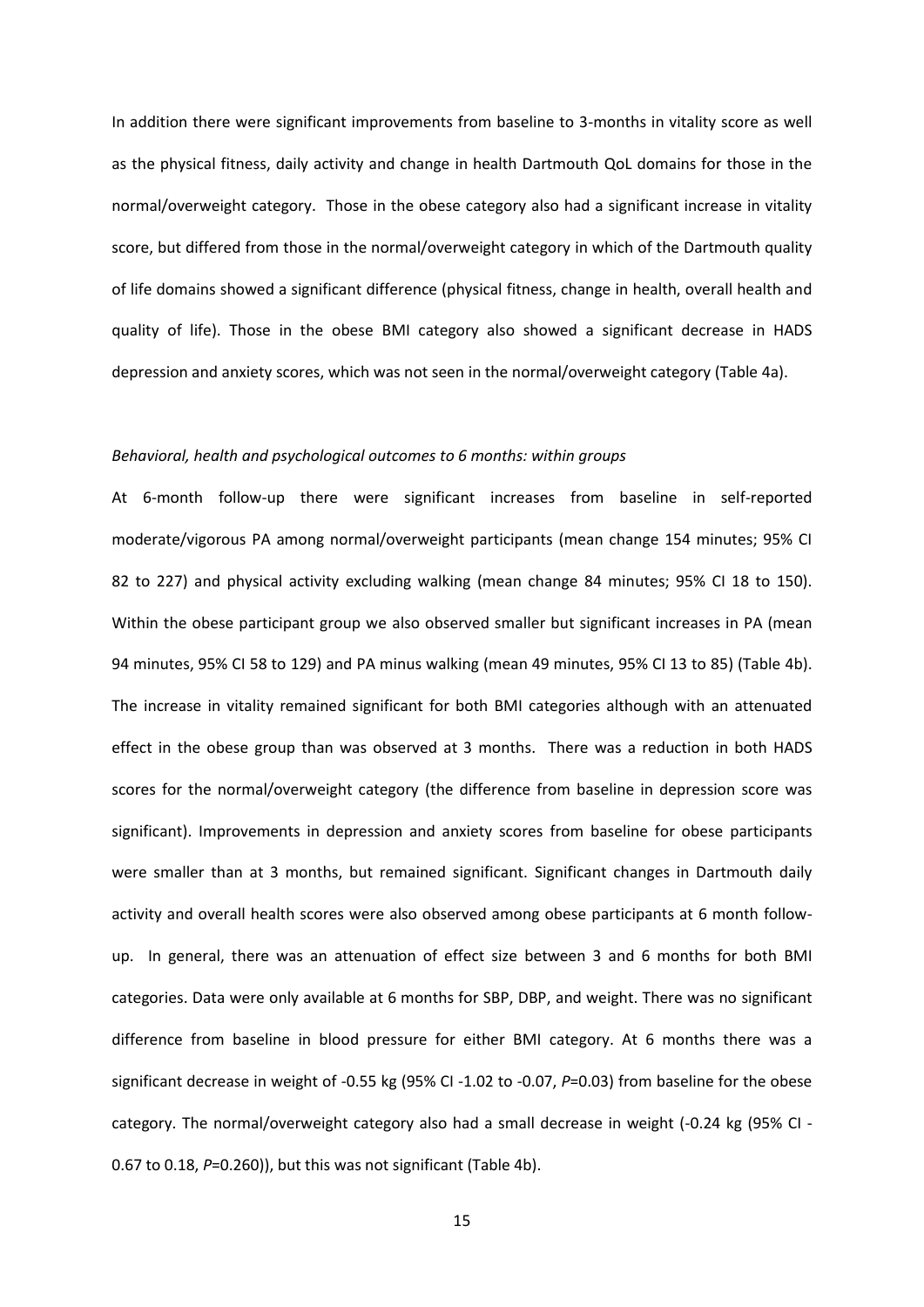#### *Comparison of outcomes between obese and normal/overweight participants*

Comparison of crude mean differences in outcome measures between BMI groups revealed a significant mean difference in physical activity at 3 months (-88 minutes, 95% CI -171.4 to -4.5, *P*=0.04), which remained significant after adjustment for confounding factors (-93 minutes, 95% CI - 105 to 39) (Table 4a). At 6 month follow-up, the unadjusted and adjusted mean differences in physically activity between the BMI groups attenuated and did not remain significant (unadjusted mean difference -61 minutes, 95% CI -132 to 11, *P=*0.10; adjusted mean difference -36 minutes, 95% CI -109 to 37, *P*=0.33) (Table 4b). There were no further significant differences in unadjusted or adjusted mean differences for other primary or secondary outcome measures at 3 or 6 month follow-up.

#### **Discussion**

Our review revealed a paucity of data for the impact of exercise referral schemes in primary care on physical activity and physical and psychological health of patients with obesity. A recent HTA review was identified, which reported several health related outcomes including weight and body fat $^{27,31}$ and the participants in the studies included in this review were on average overweight or obese at baseline. However, the included studies did not exclude normal weight patients or stratify results by weight. Therefore no definite conclusions regarding the impact of ERS on health of patients with obesity could be made from the review. Two studies published after the HTA review was conducted were identified that did exclude normal weight participants. However, the pilot study by Taylor et al<sup>40</sup> did not report any health related outcomes, although they did report good adherence to their physical activity intervention. The study by Conroy et  $al<sup>41</sup>$  did find that those in the intervention group had a significantly greater increase in physical activity levels than the control group at 3 months, but this effect was not sustained at 12 months. In addition no significant differences between groups were found in BMI or waist circumference at any time point.<sup>41</sup> However, at 12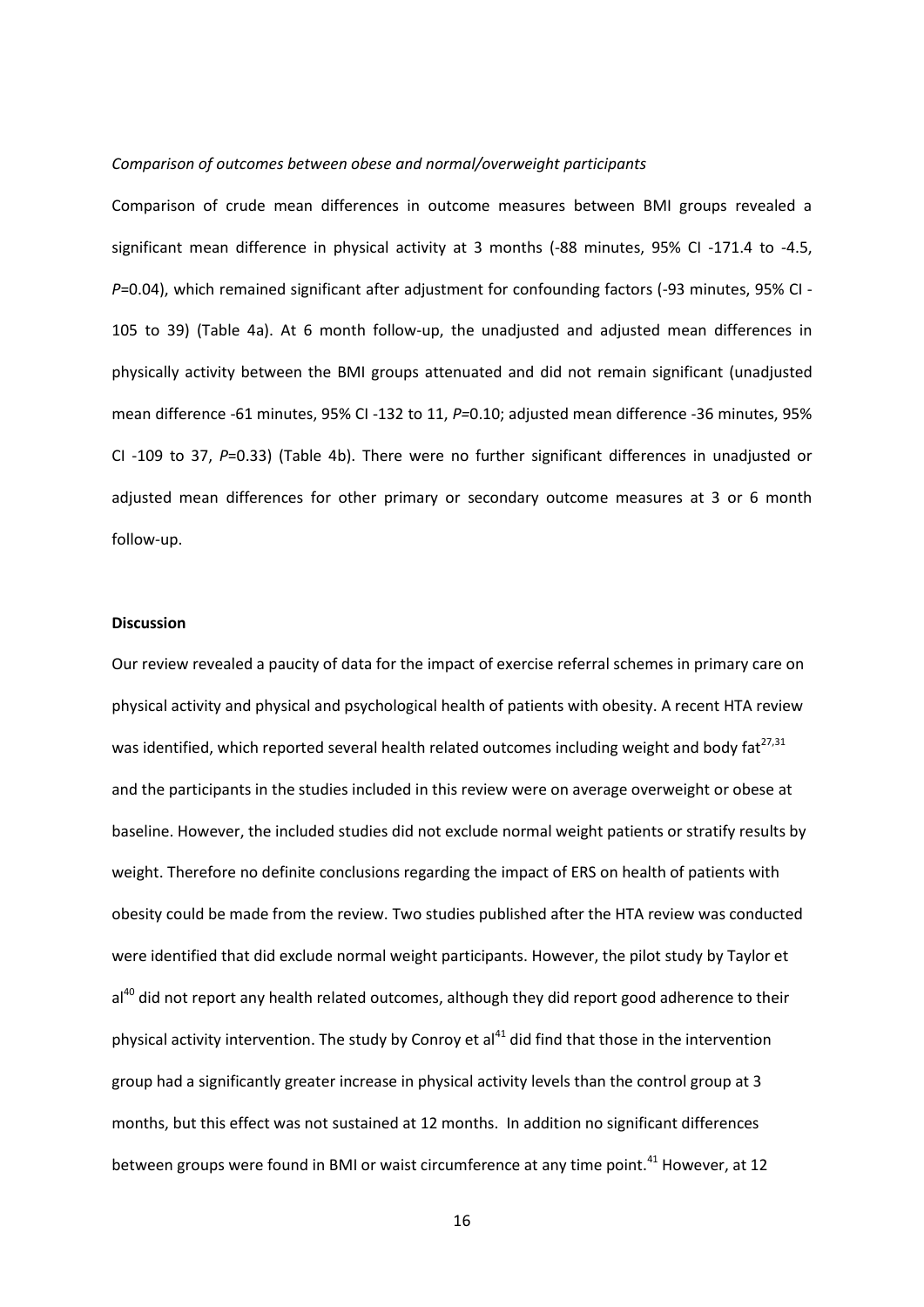months there were significant differences between groups in systolic and diastolic blood pressure.<sup>41</sup> The reanalysis of data from the EMPOWER study<sup>30,32</sup> is consistent with the findings of Conroy in identifying a significant improvement in physical activity at 3 months follow-up in both the obese and overweight/normal BMI groups, with effect size attenuated to 6-months follow-up. The EMPOWER study also adds to the literature by reporting improvements in mental health outcomes in the obese group at 3 and 6 months follow-up including vitality, anxiety and depression scores and several quality of life domains.

This literature review reports the current evidence for the impact of exercise referral schemes in primary care on the health of people with obesity. We have also reported new data to add to the current available evidence. However, the effect of exercise referral schemes in primary care for patients with obesity still remains unclear due to the small number of published studies that have reported outcomes by BMI category and subsequent overall paucity of evidence. The limitations of our review stem from a lack of evidence reporting outcomes of ERS by BMI status. We identified an HTA systematic review and used their search strategy to identify any new relevant RCTs published since the review. We also reviewed studies excluded from that review to identify any nonrandomized trials that may have reported outcomes of ERS by category of BMI. The reanalysis of the EMPOWER study to explore this issue is the first data to report outcomes of ERS by category of BMI, but due to a very small number of participants of normal weight we were unable to compare outcomes of ERS in obese compared to normal weight participants. Whilst the trial was of two different approaches to ERS, we adjusted for this in our analyses. The EMPOWER study had 43% loss to follow-up at 6 months and we used a single imputation method of carrying forward the baseline observation for any subject who did not have a post-baseline outcome of interest. This is a more conservative method than using the last value carried forward or the mean value for the group as it is likely that the participants with missing follow-up data were less successful at behavior change.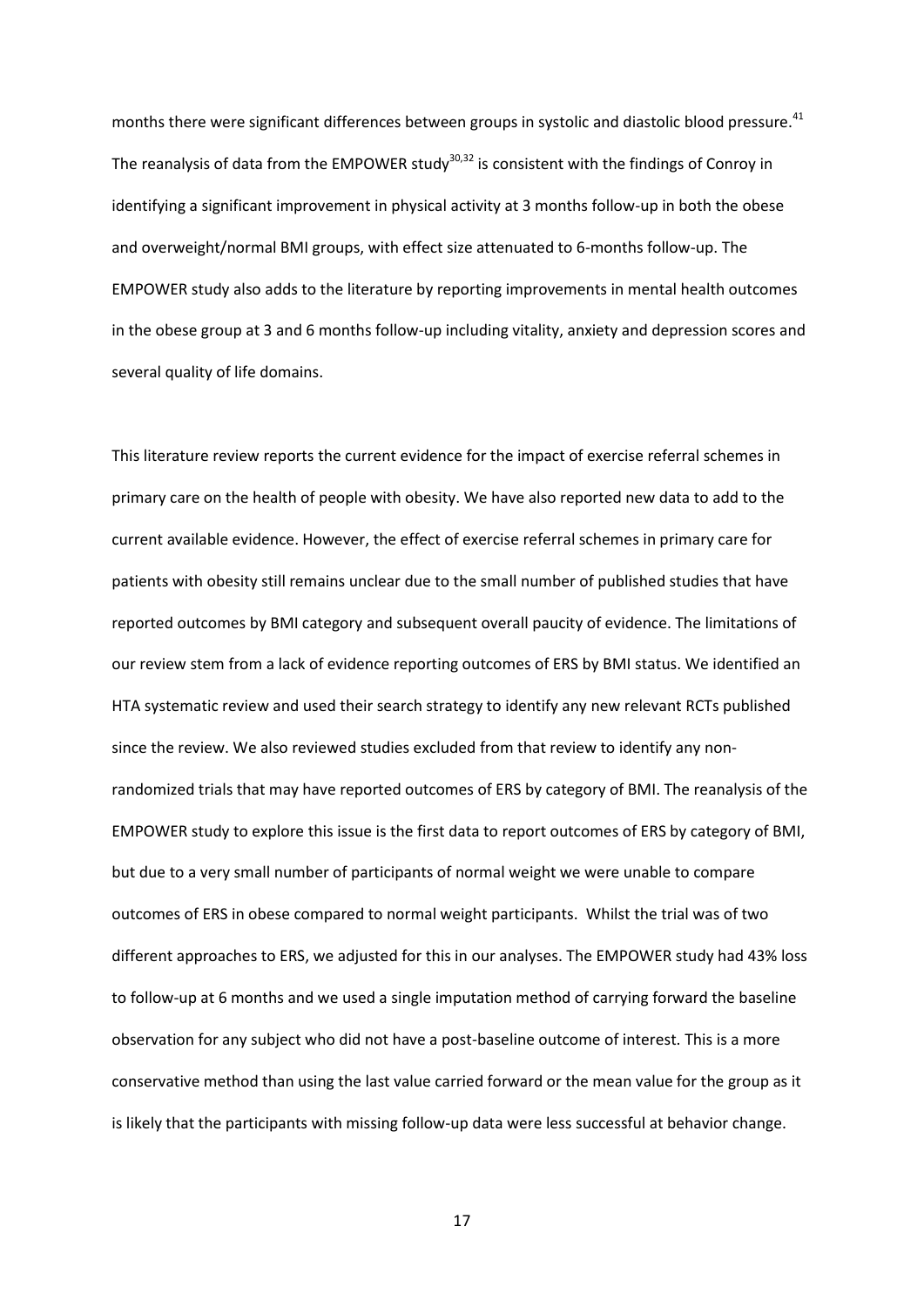While the method is conservative, it provides a plausible lower boundary for the effect point estimate and is considered to have specific validity for obesity interventions.<sup>42</sup>

Whilst there is observational evidence to suggest that physical activity should be effective in people of all BMI categories, it is also plausible that adherence to exercise and physical activity may differ by BMI category. People who are obese may report stigma in relation to their weight,<sup>43</sup> may have greater numbers of co-morbidities, particularly depression,<sup>44</sup> which also may impact on uptake and adherence of exercise. Unfortunately we found no evidence from the included studies to explore the relationship between BMI and adherence to ERS.

Future research is needed such as high quality randomized controlled trials or an individual patient

data analysis to investigate the impact of primary care exercise referral schemes in people with

obesity and whether these schemes result in physical and psychological health benefit for this cohort

of patients. The cost effectiveness of such schemes also needs to be investigated in future studies.

#### **References**

1. Bull FC and the Expert Working Groups. Physical Activity Guidelines in the UK: Review and Recommendations. 2010 [27/1/17]. Available from:

https:/[/www.gov.uk/government/uploads/system/uploads/attachment\\_data/file/213743/dh\\_12825](http://www.gov.uk/government/uploads/system/uploads/attachment_data/file/213743/dh_128255.pdf) [5.pdf.](http://www.gov.uk/government/uploads/system/uploads/attachment_data/file/213743/dh_128255.pdf)

2. US Department of Helath and Human Services. Physical Activity Guidelines for Americans 2008 [3/2/17]. Available from: https://health.gov/paguidelines/.

3. Australian Government Department of Health. Physical Activity 2014 [3/2/17]. Available from: [http://www.health.gov.au/internet/main/publishing.nsf/Content/phy-activity.](http://www.health.gov.au/internet/main/publishing.nsf/Content/phy-activity)

4. Canadian Society for Exercise Physiology. Canadian Physical Activity Guidelines for Adults 18- 64 years 2011 [3/2/17]. Available from:

[http://www.csep.ca/CMFIles/Guidelines/CSEP\\_PAGuidelines\\_adults\\_en.pdf.](http://www.csep.ca/CMFIles/Guidelines/CSEP_PAGuidelines_adults_en.pdf)

5. NHS Digital. Health Survey for England, 2015: trend tables [NS] 2016 [27/1/17]. Available from: [http://www.content.digital.nhs.uk/catalogue/PUB22616.](http://www.content.digital.nhs.uk/catalogue/PUB22616)

6. Lee IM, Shiroma EJ, Lobelo F, Puska P, Blair SN, Katzmarzyk PT. Impact of physical inactivity on the world's major non-communicable diseases. Lancet. 2012;380(9838):219-29.

7. Allender S, Foster C, Scarborough P, Rayner M. The burden of physical activity-related ill health in the UK. J Epidemiol Community Health. 2007;61(4):344-8.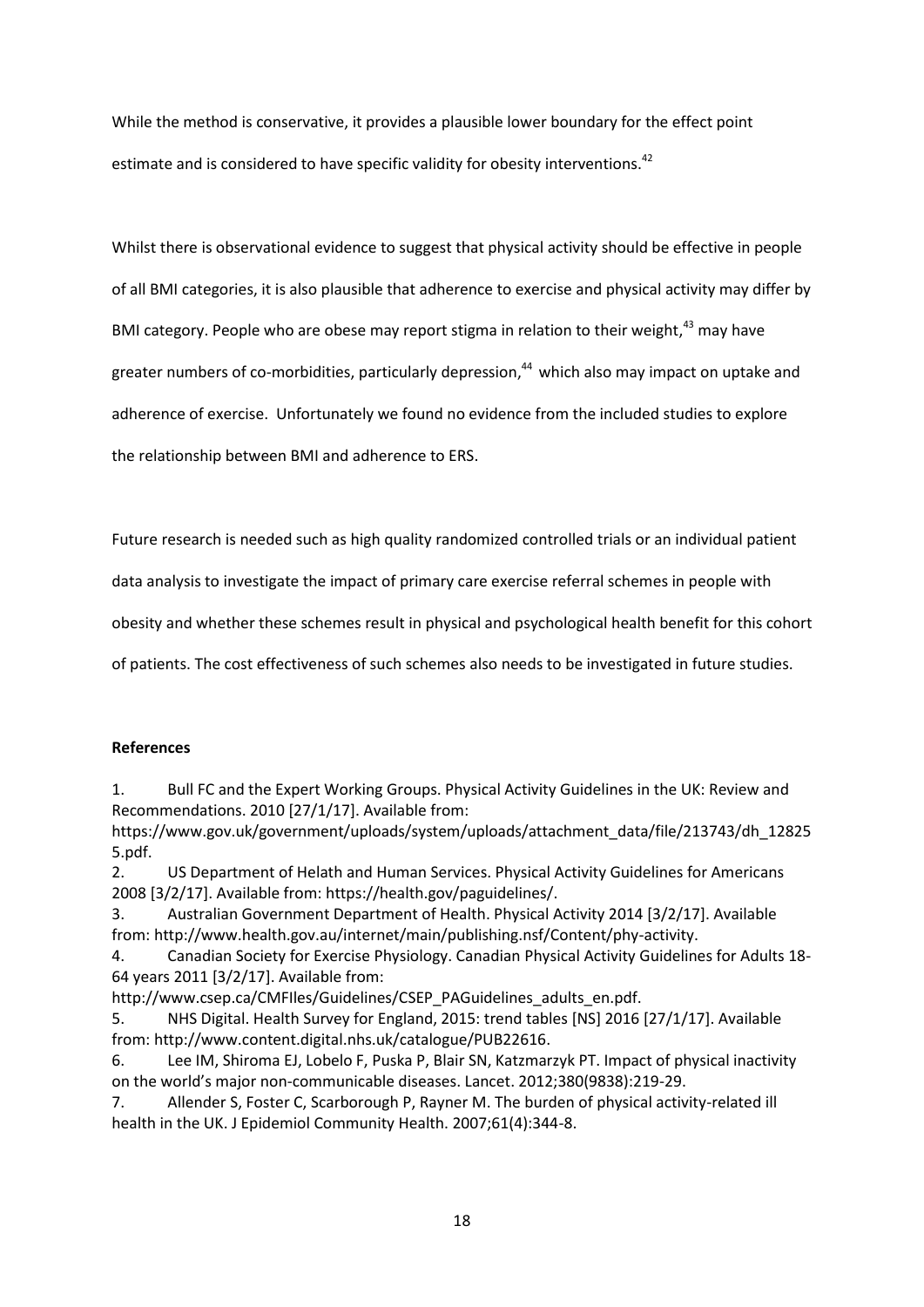8. The Global BMI Mortlaity Collaboration. Body-mass index and all-cause mortality: individualparticipant-data meta-analysis of 239 prospective studies in four continents. Lancet. 2016;388:776- 86.

9. LaMonte MJ, Blair SN. Physical activity, cardiorespiratory fitness and adiposity: contributions to disease risk. Current Opinions in Clinical Nutrition and Metabolic Care. 2006;9(5):540-6.

10. Katzmarzyk PT, Craig CL, Gauvin L. Adiposity, physical fitness and incident diabetes: the physical activity longitudinal study. Diabetologia. 2007;50.

11. Reiner M, Niermann C, Jekauc D, Woll A. Long-term health benefits of physical activity – a systematic review of longitudinal studies. BMC Public Health. 2013;13(1):813.

12. Office of Disease Prevention and Health Promotion. Physical Activity Guidelines for Americans 2008 [3/2/17]. Available from: https://health.gov/paguidelines/guidelines/default.aspx.

13. Kyu HH, Bachman VF, Alexander LT, et al. Physical activity and risk of breast cancer, colon cancer, diabetes, ischemic heart disease, and ischemic stroke events: systematic review and doseresponse meta-analysis for the Global Burden of Disease Study 2013. BMJ. 2016;354.

14. Woodcock J, Franco OH, Orsini N, Roberts I. Non-vigorous physical activity and all-cause mortality: systematic review and meta-analysis of cohort studies. Int J Epidemiol. 2011;40(1):121-38. 15. Jakicic JM. The Effect of Physical Activity on Body Weight. Obesity. 2009; 17(S3):S34-S38.

16. Ades PA, Savage PD, MJ T, et al. High-calorie-expenditure exercise: a new approach to

cardiac rehabilitation for overweight coronary patients. Circulation. 2009;119(20):2671-8. 17. King GA, Fitzhugh EC, Bassett DR, et al. Relationship of leisure-time physical activity and

occupational activity to the prevalence of obesity. Int J Obes. 2001;25(5):606-12.

18. Hu FB, Willett WC, Li T, Stampfer MJ, Colditz GA, Manson JE. Adiposity as compared with physical activity in predicting mortality among women. N Engl J Med. 2004;351(26):2694-703.

19. Li TY, Rana JS, Manson JE, et al. Obesity as compared with physical activity in predicting risk of coronary heart disease in women. Circulation. 2006;113.

20. Wei M, Kampert JB, Barlow CE, et al. Relationship between low cardiorespiratory fitness and mortality in normal-weight, overweight, and obese men. JAMA. 1999;282(16):1547-53.

21. Ness AR, Leary SD, Mattocks C, et al. Objectively measured physical activity and fat mass in a large cohort of children. PLoS Medicine. 2007;4:e97.

22. Ekelund U, Brage S, Besson H, Sharp S, Wareham NJ. Time spent being sedentary and weight gain in healthy adults: reverse or bidirectional causality? Am J Clin Nutr. 2008;88(3):612-7.

23. Metcalf BS, Hosking J, Jeffery AN, Voss LD, Henley W, Wilkin TJ. Fatness leads to inactivity, but inactivity does not lead to fatness: a longitudinal study in children (EarlyBird 45). Arch Dis Child. 2011;96(10):942-7.

24. Foster C, Hillsdon M, Thorogood M, Kaur A, Wedatilake T. Interventions for promoting physical activity. Cochrane Database Syst Rev. 2005(1).

25. London Research Department. Exercise on Prescription: A Report for the Chartered Society of Physiotherapists. London: Labour Research Department: 2004.

26. Sowden SL, Raine R. Running along parallel lines: how political reality impedes the evaluation of public health interventions. A case study of exercise referral schemes in England. J Epidemiol Community Health. 2008;62(9):835-41.

27. Campbell F, Holmes M, Everson-Hock E, et al. A systematic review and economic evaluation of exercise referral schemes in primary care: a short report. Health Technol Assess. 2015;19(60):1- 110.

28. National Institute for Health and Care Excellence. Physical activity: exercise referral schemes. NICE guidance PH54 2014 [30/1/17]. Available from: https:/[/www.nice.org.uk/guidance/ph54.](http://www.nice.org.uk/guidance/ph54)

29. National Institute for Health and Care Excellence. Behaviour change: individual approaches [PH49] 2014 [3/2/17]. Available from: https:/[/www.nice.org.uk/guidance/PH49/.](http://www.nice.org.uk/guidance/PH49/)

30. Duda JL, Williams GC, Ntoumanis N, et al. Effects of a standard provision versus an autonomy supportive exercise referral programme on physical activity, quality of life and well-being indicators: a cluster randomised controlled trial. Int J Behav Nutr Phys Act. 2014;11:10.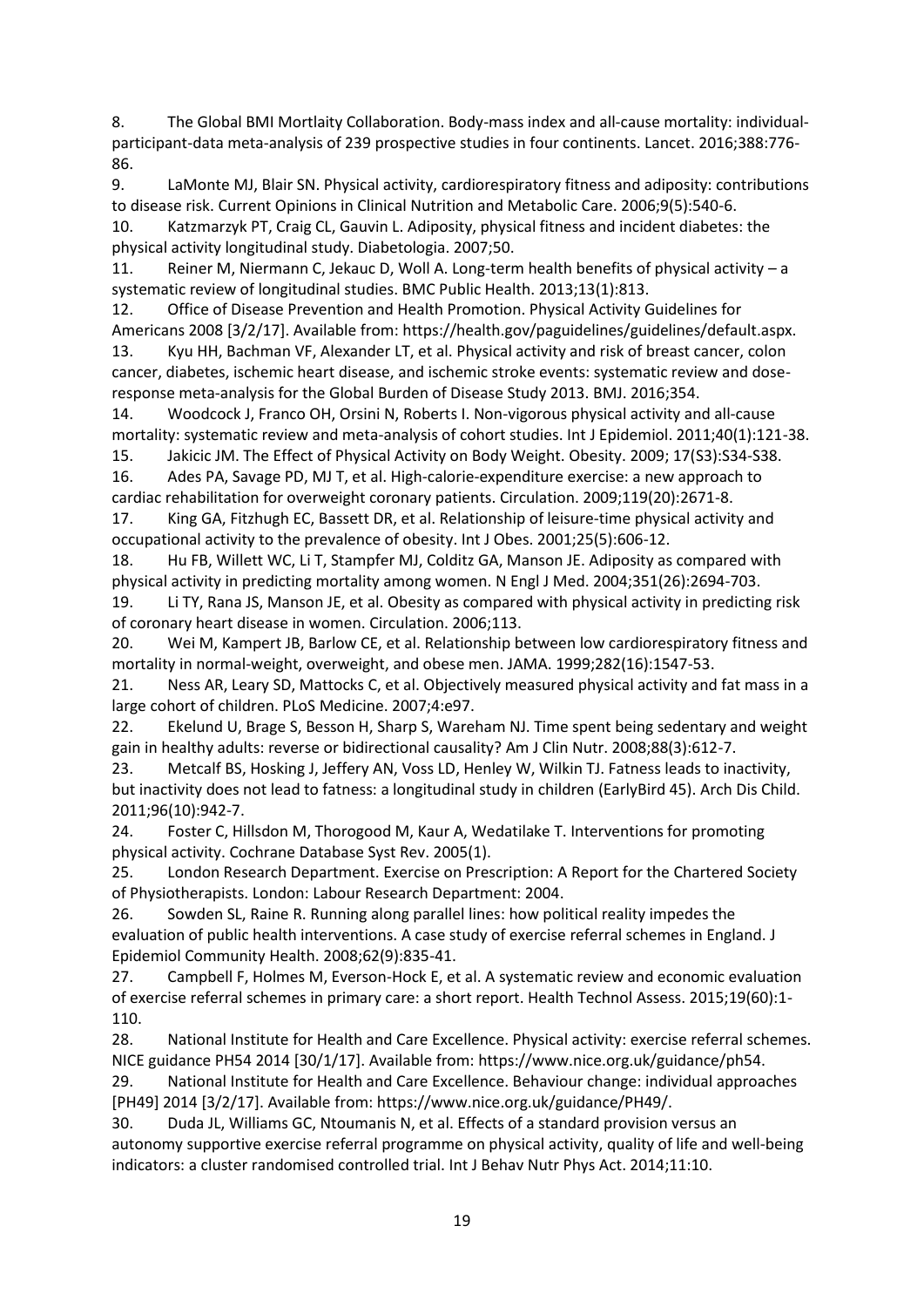31. Pavey TG, Anokye N, Taylor AH, et al. The clinical effectiveness and cost-effectiveness of exercise referral schemes: a systematic review and economic evaluation. Health Technol Assess. 2011;15(44):i-xii, 1-254.

32. Jolly K, Duda JL, Daley A, et al. An evaluation of the Birmingham exercise on prescription service: standard provision and a self-determination focused arm. Final Report. 2009.

33. Sallis JF, Haskell WL, Wood PD, Fortmann SP, Rogers T, Blair SN, et al. Physical Activity Assessment Methodology In The Five-City Project1. American Journal of Epidemiology. 1985;121(1):91-106.

34. Nelson E, Wasson J, Kirk J, Keller A, Clark D, Dietrich A, et al. Assessment of function in routine clinical practice: Description of the coop chart method and preliminary findings. Journal of Chronic Diseases. 1987;40:55S-63S.

35. Zigmond A, Snaith R. The Hospital Anxiety and Depression Scale. Acta Psych Scand. 1983;67.

36. Ryan RM, Frederick C. On Energy, Personality, and Health: Subjective Vitality as a Dynamic Reflection of Well-Being. Journal of Personality. 1997;65(3):529-65.37. McLennan D, Barnes H, Noble M, et al. The English Indices of Deprivation 2010 2010 [8/12/14]. Available from: https:/[/www.gov.uk/government/uploads/system/uploads/attachment\\_data/file/6320/1870718.pd](http://www.gov.uk/government/uploads/system/uploads/attachment_data/file/6320/1870718.pdf) [f.](http://www.gov.uk/government/uploads/system/uploads/attachment_data/file/6320/1870718.pdf)

38. National Institute for Health and Care Excellence. BMI: preventing ill health and premature death in black, Asian and other minority ethnic groups [PH46] 2013 [3/2/17]. Available from: https:/[/www.nice.org.uk/guidance/ph46.](http://www.nice.org.uk/guidance/ph46)

39. Stevens W, Hillsdon M, Thorogood M, McArdle D. Cost-effectiveness of a primary care based physical activity intervention in 45-74 year old men and women: a randomised controlled trial. Br J Sports Med. 1998;32(3):236-41.

40. Taylor TR, Makambi K, Sween J, Roltsch M, Adams-Campbell LL. The effect of a supervised exercise trial on exercise adherence among African American Men: a pilot study. Journal of the National Medical Association. 2011;103(6):488-91.

41. Conroy MB, Sward KL, Spadaro KC, et al. Effectiveness of a physical activity and weight loss intervention for middle-aged women: healthy bodies, healthy hearts randomized trial. J Gen Intern Med. 2015;30(2):207-13.

42. Ware JH. Interpreting Incomplete Data in Studies of Diet and Weight Loss. N Engl J Med. 2003;348(21):2136-7.

43. Papadopoulos S, Brennan L. Correlates of weight stigma in adults with overweight and obesity: a systematic literature review. Obesity. 2015;23(9):1743-60.

44. Kopelman P. Health risks associated with overweight and obesity. Obes Rev. 2007;8 Suppl 1:13-7.

45. Gusi N, Reyes MC, Gonzalez-Guerrero JL, Herrera E, Garcia JM. Cost-utility of a walking programme for moderately depressed, obese, or overweight elderly women in primary care: a randomised controlled trial. BMC Public Health. 2008;8(1):231.

46. Harrison RA, Roberts C, Elton PJ. Does primary care referral to an exercise programme increase physical activity one year later? A randomized controlled trial. J Public Health (Oxf). 2005;27.

47. Isaacs A, Critchley J, Tai S, et al. Exercise Evaluation Randomised Trial (EXERT): a randomised trial comparing GP referral for leisure centre-based exercise, community-based walking and advice only. Health Technol Assess. 2007;11.

48. Murphy SM, Edwards RT, Williams N, et al. An evaluation of the effectiveness and cost effectiveness of the National Exercise Referral Scheme in Wales, UK: a randomised controlled trial of a public health policy initiative. J Epidemiol Community Health. 2012;66(8):745-53.

49. Sørensen JB, Kragstrup J, Skovgaard T, Puggaard L. Exercise on prescription: a randomized study on the effect of counseling vs counseling and supervised exercise. Scand J Med Sci Sports. 2008;18(3):288-97.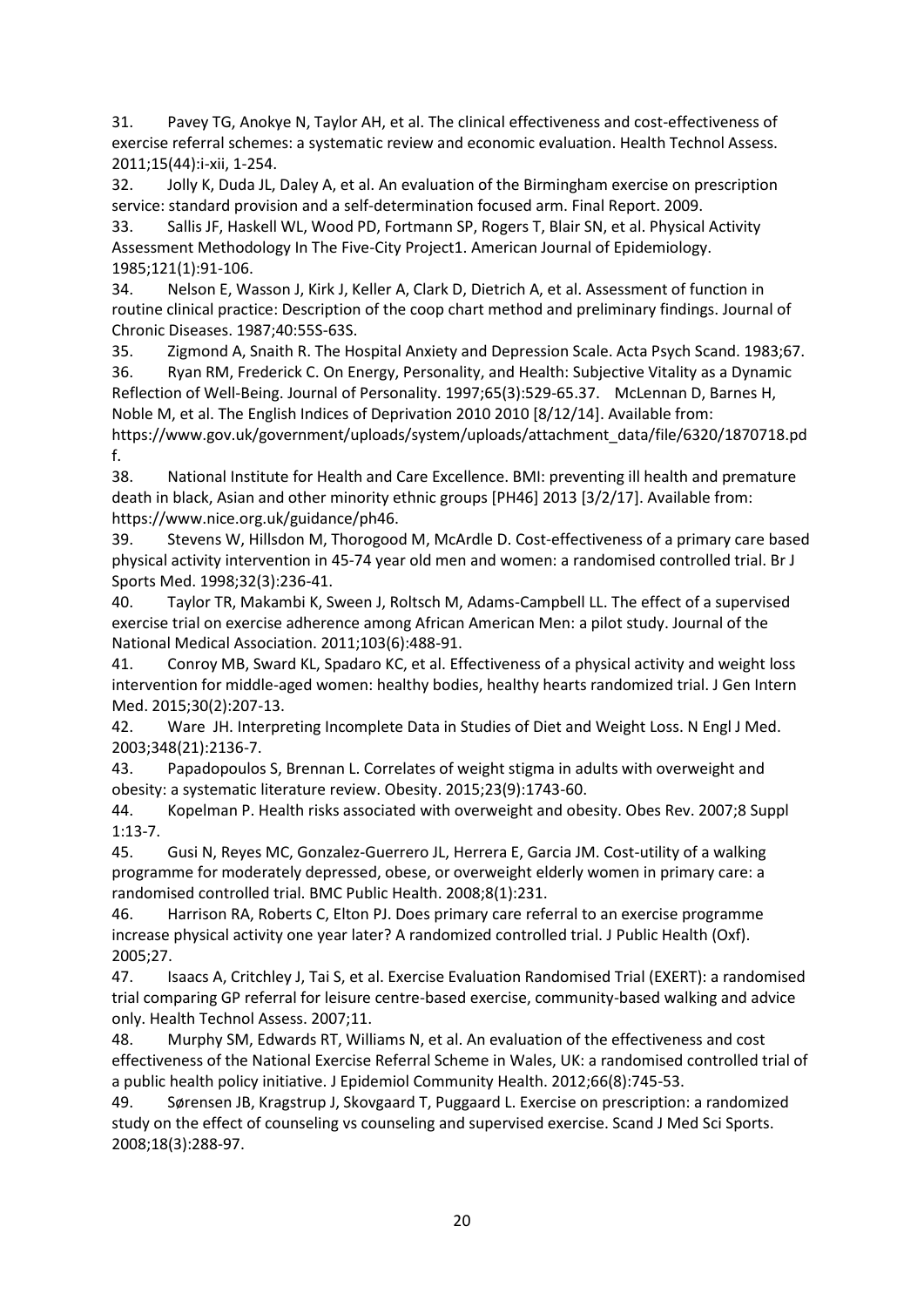50. Taylor AH, Doust J, Webborn N. Randomised controlled trial to examine the effects of a GP exercise referral programme in Hailsham, East Sussex, on modifiable coronary heart disease risk factors. J Epidemiol Community Health. 1998;52(9):595-601.

51. Taylor AH, Fox KR. Effectiveness of a Primary Care Exercise Referral Intervention for Changing Physical Self-Perception Over 9 Months. Health Psychol. 2005;24(1):11-21.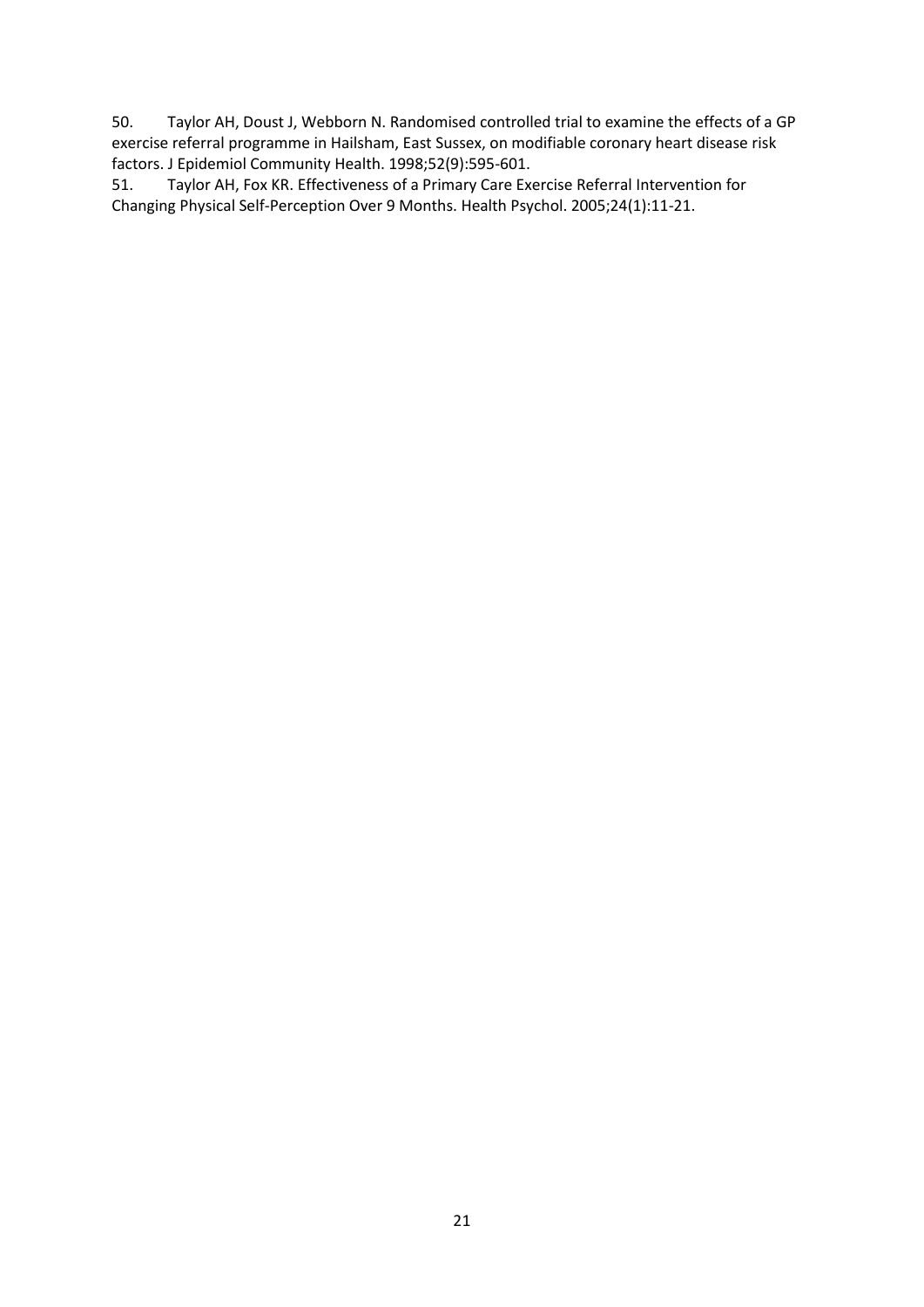|                                    | Intervention arm<br>BMI $(kg/m2)$ (SD)                                          | <b>Control arm</b><br>BMI $(kg/m2)$ (SD) |  |  |  |
|------------------------------------|---------------------------------------------------------------------------------|------------------------------------------|--|--|--|
| Duda 2014 <sup>30</sup>            | $32.8(6.3)(n=91)$                                                               | $33.1(6.9)(n=102)$                       |  |  |  |
| Gusi 200845                        | 29.7 (4.2) (n=55)                                                               | $30.6(4.3)(n=51)$                        |  |  |  |
| Harrison 2005 <sup>46</sup>        | 32.7 (6.6) (n=275)                                                              | 32.3 (6.8) (n=270)                       |  |  |  |
| Isaacs $2007^{47}$                 | 30.7 (6.0) (n=317) (leisure centre<br>arm)<br>30.6 (5.9) (n=311) ( walking arm) | $30.3(5.5)(n=315)$                       |  |  |  |
| Murphy 2012 <sup>48</sup>          | No data                                                                         | No data                                  |  |  |  |
| Sørensen 2008 <sup>49</sup>        | 31.8 (5.8) (n=449)<br>All participants                                          |                                          |  |  |  |
| Stevens 1998 <sup>39</sup>         | No mean BMI data                                                                | No mean BMI data                         |  |  |  |
| Taylor 1998, 2005 <sup>50,51</sup> | 27.9 (0.4) (n=97)                                                               | $27.0(0.5)(n=45)$                        |  |  |  |
|                                    |                                                                                 |                                          |  |  |  |

**Table 1 BMI baseline characteristics of study participants in studies included in Campbell et al<sup>27</sup> HTA review**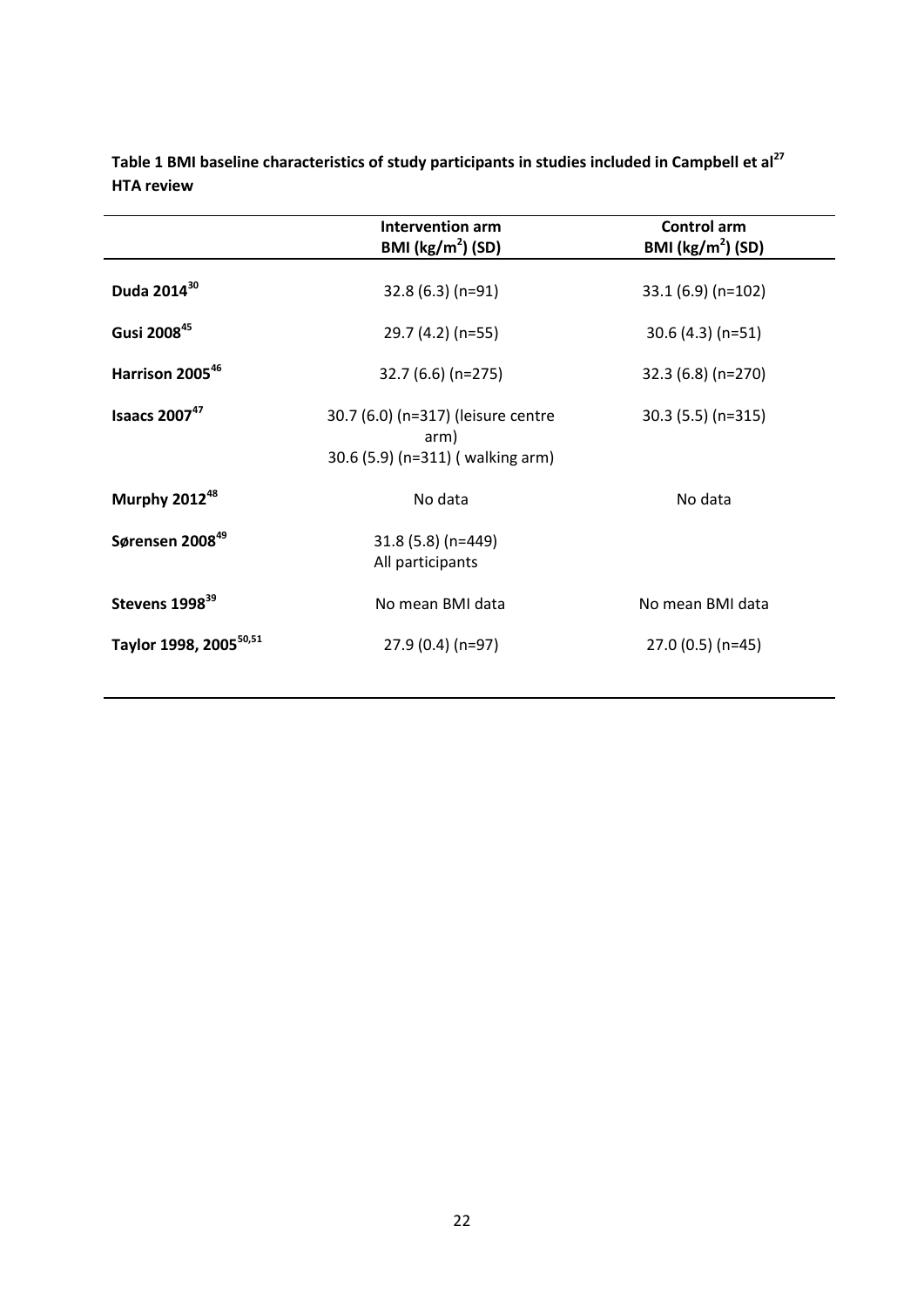## **Table 2: Definitions of BMI categories**

|                       | <b>Normal weight</b>     | Overweight                 | <b>Obese</b>                   |
|-----------------------|--------------------------|----------------------------|--------------------------------|
| White                 | $<$ 25 kg/m <sup>2</sup> | 25-29.99 kg/m <sup>2</sup> | 30 kg/m <sup>2</sup> or more   |
| Ethnic minority group | $<$ 23 kg/m <sup>2</sup> | 23-27.49 kg/m <sup>2</sup> | 27.5 kg/m <sup>2</sup> or more |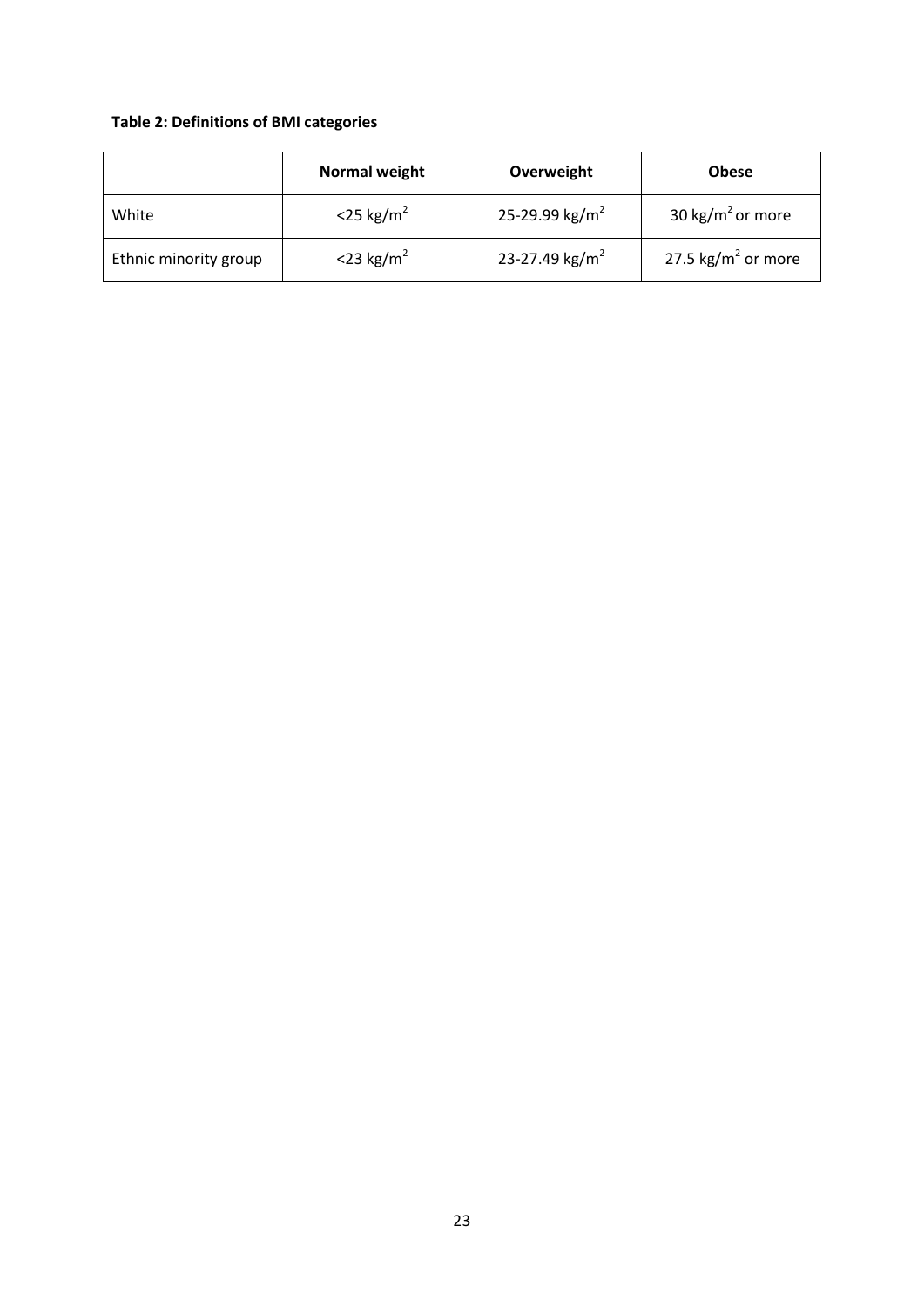|                        |           | <b>Normal or Overweight</b> | Obese (n=230)  | P value |       |
|------------------------|-----------|-----------------------------|----------------|---------|-------|
|                        | $(n=101)$ |                             |                |         |       |
|                        | N         | %                           | N              | %       |       |
| Age group              |           |                             |                |         |       |
| <30 years              | 11        | 10.9                        | 18             | 7.8     | 0.188 |
| $30 - 49$ years        | 36        | 35.6                        | 110            | 47.8    |       |
| $50 - 64$ years        | 36        | 35.6                        | 73             | 31.7    |       |
| $65 + \gamma$ ears     | 18        | 17.8                        | 29             | 12.6    |       |
| Gender                 |           |                             |                |         |       |
| Male                   | 33        | 32.7                        | 57             | 24.8    | 0.137 |
| Female                 | 68        | 67.3                        | 173            | 75.2    |       |
| <b>Ethnic group</b>    |           |                             |                |         |       |
| White British or Irish | 81        | 82.7                        | 147            | 66.2    | 0.003 |
| Non-White British or   | 17        | 17.4                        | 75             | 33.8    |       |
| Irish                  |           |                             |                |         |       |
| <b>IMD Quintile</b>    |           |                             |                |         |       |
| I (Most deprived)      | 51        | 54.3                        | 136            | 61.8    | 0.545 |
| 2                      | 15        | 16.0                        | 37             | 16.8    |       |
| 3                      | 18        | 19.2                        | 27             | 12.3    |       |
| 4                      | 6         | 6.4                         | 13             | 5.9     |       |
| 5 (Least deprived)     | 4         | 4.3                         | $\overline{7}$ | 3.2     |       |
| <b>Smoking status</b>  |           |                             |                |         |       |
| Smoker                 | 26        | 26.3                        | 43             | 20.5    | 0.254 |
| Non-smoker             | 73        | 73.7                        | 167            | 79.5    |       |

## **Table 3 Baseline characteristics of EMPOWER study participants by BMI category\***

Missing data: ethnic group (n=11), IMD (n=17), smoking status (n=22) \*PH46 Classification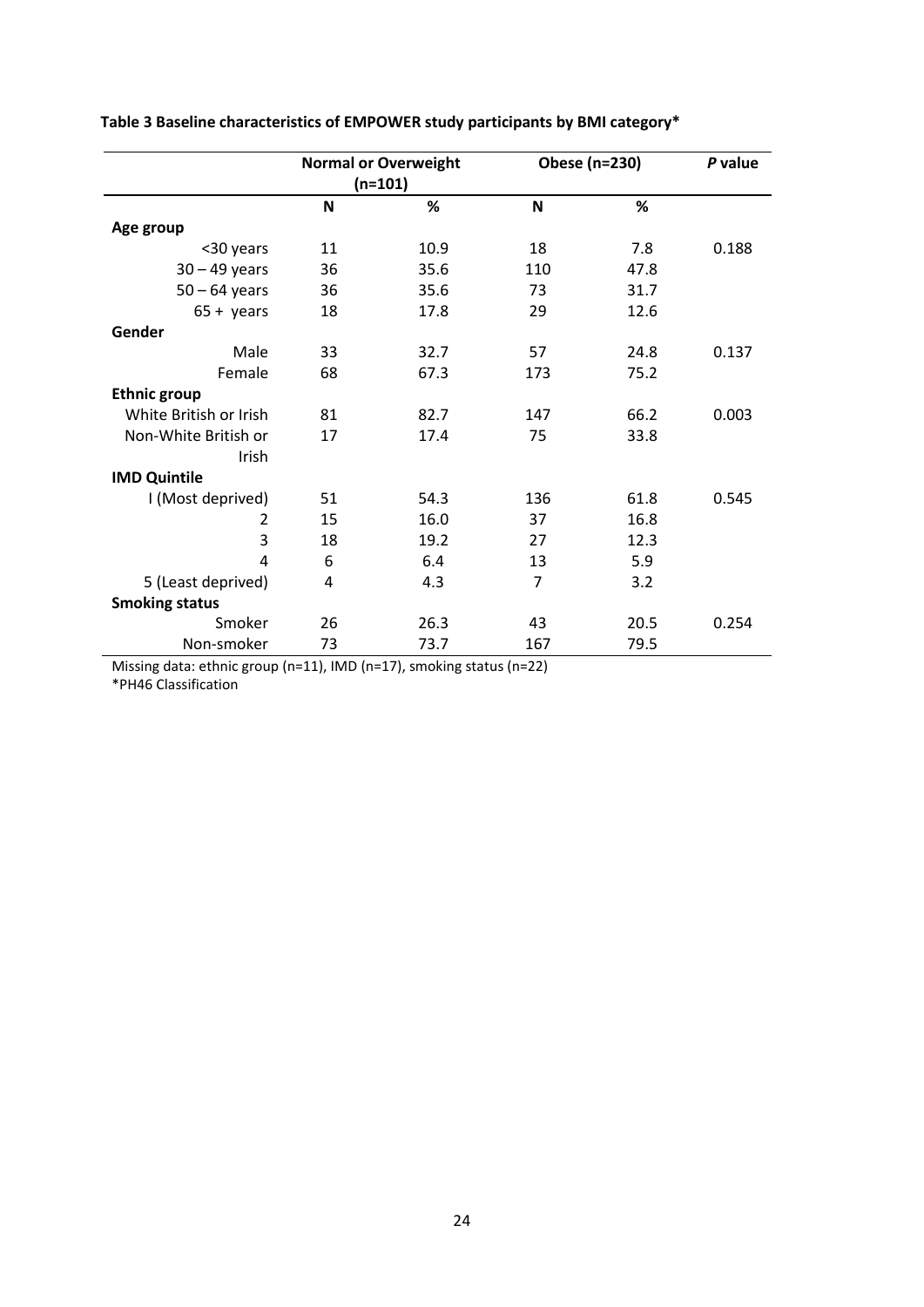| <b>Outcome</b>                         | <b>Normal or</b><br>overweight<br><b>Baseline value</b><br>Mean (SD) | <b>Obese baseline</b><br>value<br>Mean (SD) | Normal or<br>overweight<br><b>Change from</b><br>baseline to 3m<br>(SD)<br>$(n=101)$ | <b>Obese</b><br>Change from<br>baseline to 3m<br>(SD)<br>$(n=230)$ | <b>Mean difference</b><br>(95% CI) | P value | Adjusted <sup>†</sup> mean<br>difference<br>(95%CI) | P value |
|----------------------------------------|----------------------------------------------------------------------|---------------------------------------------|--------------------------------------------------------------------------------------|--------------------------------------------------------------------|------------------------------------|---------|-----------------------------------------------------|---------|
| <b>Minutes of physical</b>             | 124 (154.5)                                                          | 135 (265.7)                                 | $251***$ (318.8)                                                                     | $163**$ (356.8)                                                    | $-88*$ ( $-4.5, -171.4$ )          | 0.04    | $-93$ ( $-184$ , $-3$ ) **                          | 0.04    |
| activity/week <sup>a</sup>             |                                                                      |                                             |                                                                                      |                                                                    |                                    |         |                                                     |         |
| Minutes of physical activity minus     | 74 (128.3)                                                           | 87 (228.1)                                  | $142**$ (248.0)                                                                      | $97**$ (302.4)                                                     | $-45$ ( $-113.8$ , 24.7)           | 0.20    | $-33$ ( $-105, 39$ )                                | 0.37    |
| walking/week <sup>a</sup>              |                                                                      |                                             |                                                                                      |                                                                    |                                    |         |                                                     |         |
| <b>Vitality</b> <sup>b</sup>           | 3.47(1.48)                                                           | 3.49(1.54)                                  | $0.68**$ (1.24)                                                                      | $0.76**$ (1.42)                                                    | $-0.01$ $(-0.22, 0.25)$            | 0.90    | $0.00$ ( $-0.26$ , $0.26$ )                         | 1.00    |
| <b>HADS anxiety score</b> <sup>c</sup> | 8.54(4.34)                                                           | 8.77(4.33)                                  | $-0.14(2.09)$                                                                        | $-0.56**$ (2.31)                                                   | $-0.42$ $(-0.95, 0.10)$            | 0.11    | $0.31$ ( $-0.89$ , $0.28$ )                         | 0.30    |
| <b>HADS depression score</b>           | 6.82(3.98)                                                           | 7.08(4.04)                                  | $-0.40(2.29)$                                                                        | $-0.86**$ (2.21)                                                   | $-0.47$ $(-0.99, 0.06)$            | 0.08    | $0.39$ ( $-0.95$ , $0.16$ )                         | 0.16    |
| Dartmouth QoL domains <sup>a</sup>     |                                                                      |                                             |                                                                                      |                                                                    |                                    |         |                                                     |         |
| <b>Physical fitness</b>                | 2.98(1.16)                                                           | 2.72(1.19)                                  | $0.13*(0.62)$                                                                        | $0.17**$ (0.80)                                                    | $0.04$ ( $-0.22$ , $0.14$ )        | 0.70    | $0.03$ (-0.17, 0.24)                                | 0.61    |
| <b>Emotional problems</b>              | 3.04(1.16)                                                           | 3.08(1.22)                                  | 0.11(0.64)                                                                           | 0.08(0.68)                                                         | $-0.03$ $(-0.19, 0.13)$            | 0.70    | $-0.05$ ( $-0.22$ , $0.13$ )                        | 0.31    |
| Daily activity                         | 3.30(1.12)                                                           | 3.31(1.03)                                  | $0.14*(0.69)$                                                                        | 0.08(0.69)                                                         | $-0.06$ ( $-0.13$ , 0.25)          | 0.52    | $-0.10$ $(-0.31, 0.10)$                             | 0.31    |
| Change in health                       | 3.13(0.72)                                                           | 3.20(0.78)                                  | $0.14*(0.62)$                                                                        | $0.12**$ (0.67)                                                    | $-0.02$ $(-0.18, 0.13)$            | 0.79    | $0.00$ ( $-0.18$ , $0.18$ )                         | 1.00    |
| <b>Overall health</b>                  | 2.52(0.89)                                                           | 2.40(0.89)                                  | 0.07(0.52)                                                                           | $0.19**$ (0.73)                                                    | $0.00$ (-0.12, 0.11)               | 0.94    | $0.02$ ( $-0.14$ , $0.11$ )                         | 0.78    |
| <b>Quality of life</b>                 | 3.20(0.75)                                                           | 3.10(0.76)                                  | 0.08(0.49)                                                                           | $0.08*(0.51)$                                                      | $0.00$ ( $-0.12$ , $0.11$ )        | 0.94    | $0.02$ ( $-0.14$ , $0.11$ )                         | 0.78    |

**Table 4a Within and between group change in physical and psychological outcomes between baseline and 3 month follow-up by BMI category** 

<sup>a</sup> Activity of at least moderate intensity

<sup>b</sup> Positive score associated with improved vitality<br><sup>c</sup> Positive score associated with greater psychological morbidity<br><sup>d</sup> Positive score associated with improved quality of life.

\*p≤0.05 \*\*p≤0.01; Indicated whether change in slope from baseline to 6 months was significantly different from zero

BCOF: baseline observation carried forward

† Adjusted for trial arm, age, gender, ethnic group, level of deprivation, smoking status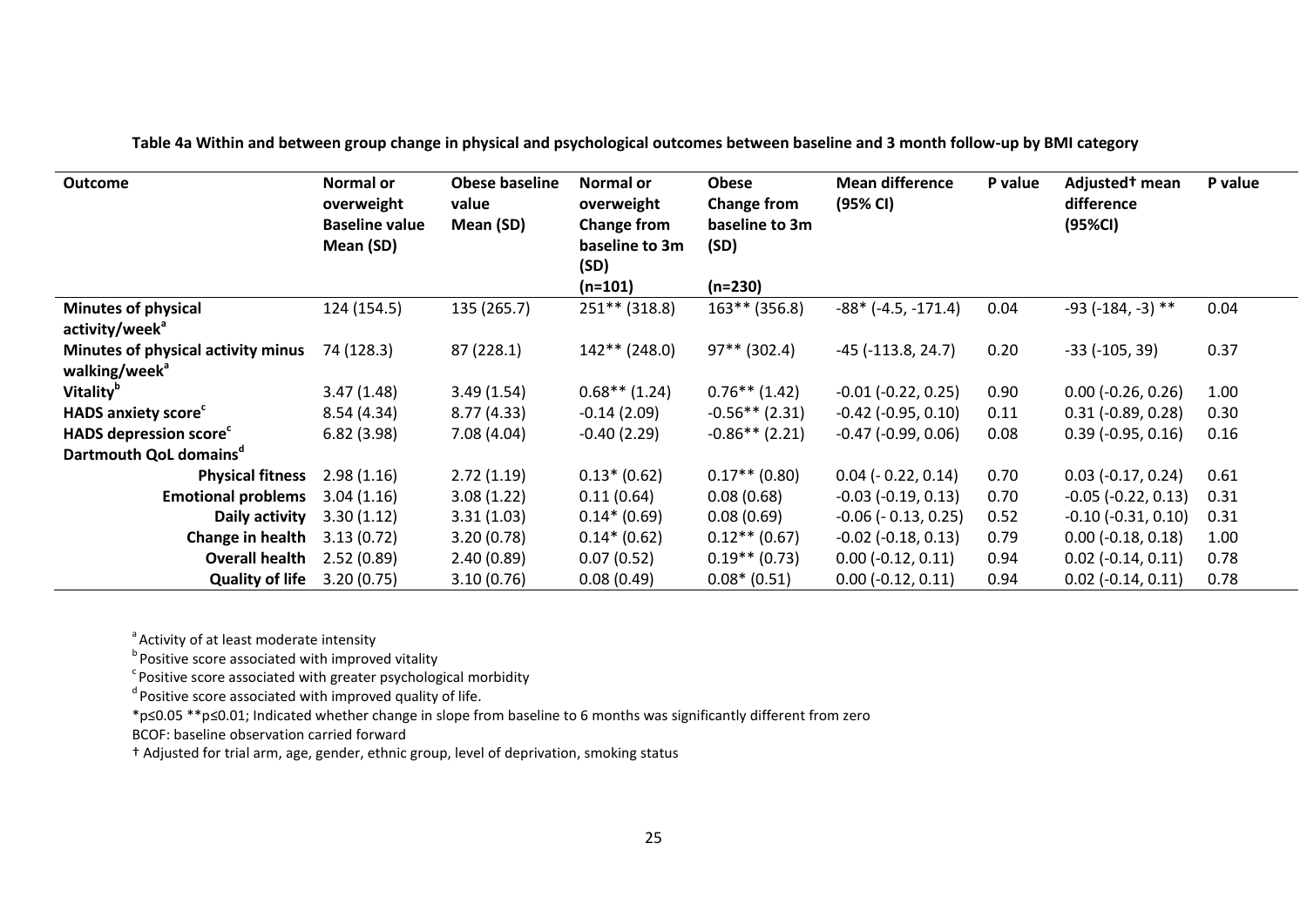| <b>Outcome</b>                         | Normal or<br>overweight<br>baseline value<br>Mean (SD) | <b>Obese baseline</b><br>value<br>Mean (SD) | Normal or<br>overweight<br><b>Change from</b><br>baseline to 6m<br>(SD)<br>$(n=101)$ | <b>Obese</b><br><b>Change from</b><br>baseline to<br>6m (SD)<br>$(n=230)$ | <b>Mean difference</b><br>(95% CI) | P-value | Adjusted <sup>t</sup> mean<br>difference<br>(95% CI) | P-value |
|----------------------------------------|--------------------------------------------------------|---------------------------------------------|--------------------------------------------------------------------------------------|---------------------------------------------------------------------------|------------------------------------|---------|------------------------------------------------------|---------|
| <b>Minutes of physical</b>             | 124 (154.5)                                            | 135 (265.7)                                 | 154** (358.2)                                                                        | 94** (262.4)                                                              | $-61$ $(-132, 11)$                 | 0.10    | $-36$ ( $-109, 37$ )                                 | 0.33    |
| activity/week <sup>a</sup>             |                                                        |                                             |                                                                                      |                                                                           |                                    |         |                                                      |         |
| Minutes of physical activity           | 74 (128.3)                                             | 87 (228.1)                                  | 84* (327.0)                                                                          | 49** (266.9)                                                              | $-35$ ( $-104$ , $34$ )            | 0.32    | $-7$ $(-77, 63)$                                     | 0.84    |
| minus walking/week <sup>a</sup>        |                                                        |                                             |                                                                                      |                                                                           |                                    |         |                                                      |         |
| <b>Vitality</b> <sup>b</sup>           | 3.47(1.48)                                             | 3.49(1.54)                                  | $0.45*(1.21)$                                                                        | $0.29**$ (1.23)                                                           | $-0.16$ $(-0.45, 0.13)$            | 0.28    | $-0.27$ $(-0.60, 0.05)$                              | 0.10    |
| <b>HADS anxiety score</b> <sup>c</sup> | 8.54(4.34)                                             | 8.77(4.33)                                  | $-0.44(2.50)$                                                                        | $-0.38*(2.39)$                                                            | $0.06$ ( $-0.51$ , $0.62$ )        | 0.12    | $0.10 (-0.51, 0.72)$                                 | 0.75    |
| HADS depression score <sup>c</sup>     | 6.82(3.98)                                             | 7.08(4.04)                                  | $-0.94**$ (2.96)                                                                     | $-0.47**$ (2.39)                                                          | $0.47$ (-1.08, 0.13)               | 0.12    | $0.46$ ( $-0.22$ , 1.14)                             | 0.19    |
| Dartmouth QoL domains <sup>d</sup>     |                                                        |                                             |                                                                                      |                                                                           |                                    |         |                                                      |         |
| <b>Physical fitness</b>                | 2.98(1.16)                                             | 2.72(1.19)                                  | 0.03(1.00)                                                                           | 0.11(0.98)                                                                | $-0.08$ $(-0.32, 0.15)$            | 0.49    | $0.08$ ( $-0.33$ , $0.18$ )                          | 0.55    |
| <b>Emotional problems</b>              | 3.04(1.16)                                             | 3.08(1.22)                                  | 0.10(0.93)                                                                           | 0.05(0.97)                                                                | $-0.05$ $(-0.27, 0.18)$            | 0.68    | $-0.04$ $(-0.29, 0.20)$                              | 0.74    |
| Daily activity                         | 3.30(1.12)                                             | 3.31(1.03)                                  | 0.13(0.88)                                                                           | $0.13*(0.85)$                                                             | $0.00$ (-0.20, 0.21)               | 0.99    | $0.03$ (-0.19, 0.26)                                 | 0.77    |
| Change in health                       | 3.13(0.72)                                             | 3.20(0.78)                                  | 0.13(0.78)                                                                           | $-0.03(0.72)$                                                             | $-0.16$ ( $-0.34$ , $0.01$ )       | 0.07    | $-0.17$ $(-0.37, 0.02)$                              | 0.09    |
| <b>Overall health</b>                  | 2.52(0.89)                                             | 2.40(0.89)                                  | 0.14(0.74)                                                                           | $0.13*(0.78)$                                                             | $-0.01$ $(-0.19, 0.17)$            | 0.90    | $-0.01$ $(-0.21, 0.19)$                              | 0.89    |
| <b>Quality of life</b>                 | 3.20(0.75)                                             | 3.10(0.76)                                  | 0.07(0.66)                                                                           | 0.05(0.69)                                                                | $-0.02$ $(-0.18, 0.14)$            | 0.79    | $-0.02$ $(-0.20, 0.15)$                              | 0.79    |
| <b>Systolic blood pressure</b>         | 125 (16.2)                                             | 131 (15.6)                                  | $-1.91(12.97)$                                                                       | $-1.23(10.37)$                                                            | $0.68$ (-2.04, 3.40)               | 0.62    | $0.12$ (-2.82, 3.06)                                 | 0.62    |
| (mmHg)                                 |                                                        |                                             |                                                                                      |                                                                           |                                    |         |                                                      |         |
| Diastolic blood pressure               | 77.1 (9.97)                                            | 80.6(9.2)                                   | 0.38(8.87)                                                                           | 0.66(7.61)                                                                | $0.27$ (-1.66, 2.20)               | 0.78    | $0.14$ (-2.00, 2.30)                                 | 0.78    |
| (mmHg)                                 |                                                        |                                             |                                                                                      |                                                                           |                                    |         |                                                      |         |
| Weight                                 | 72.0(12.7)                                             | 98.5 (18.0)                                 | $-0.24(2.12)$                                                                        | $-0.55*(3.67)$                                                            | $-0.31$ $(-1.08, 0.46)$            | 0.43    | $-0.36$ $(-1.19, 0.47)$                              | 0.43    |

**Table 4b Within and between group change in physical and psychological outcomes between baseline and 6 month follow-up by BMI category**

<sup>a</sup> Activity of at least moderate intensity

 $^{\text{b}}$  Positive score associated with improved vitality

 $\textsuperscript{c}$  Positive score associated with greater psychological morbidity  $\textsuperscript{d}$  Positive score associated with improved quality of life.

\*p≤0.05 \*\*p≤0.01; Indicated whether change in slope from baseline to 6 months was significantly different from zero

BCOF: baseline observation carried forward

† Adjusted for trial arm, age, gender, ethnic group, level of deprivation, smoking status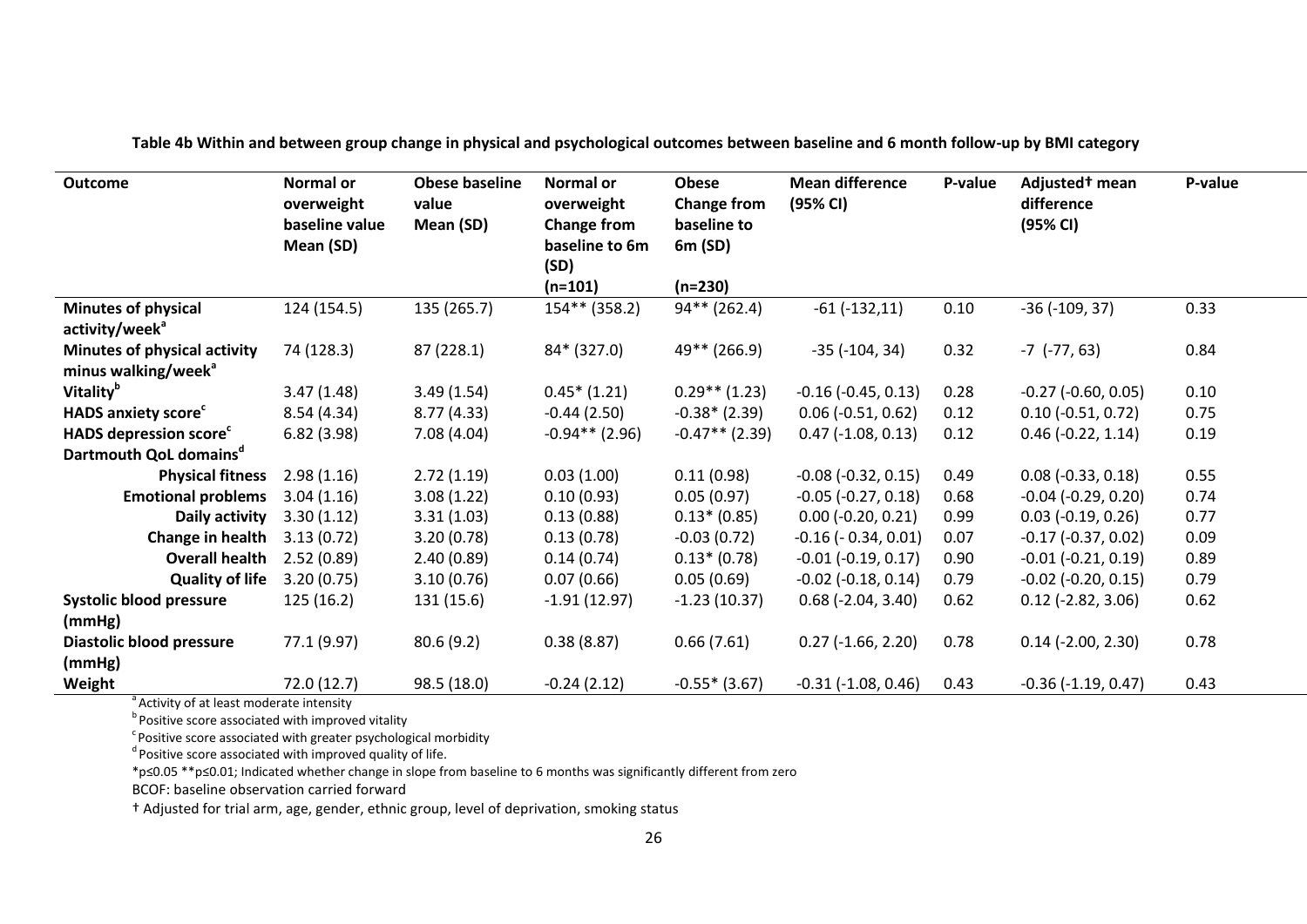#### **Appendix 1: Medline search strategy**

- 1. "referral and consultation"/
- 2. ((physical\* or exercise\*) adj2 (superv\* or subsid\* or prescrib\*)).ti,ab.
- 3. (exercise\* or physical\*).ti,ab.
- 4. (exercise\* adj2 (fit\* or train\* or activit\* or promot\* or program\* or intervention\*)).ti,ab.
- 5. (physical\* adj2 (fit\* or train\* or activit\* or promot\* or program\* or intervention\*)).ti,ab.
- 6. ((physical\* or exercise\*) and referral\*).ti,ab.
- 7. randomized controlled trial.pt.
- 8. randomized controlled trial/
- 9. (random\$ or placebo\$).ti,ab,sh.
- 10. ((singl\$ or double\$ or triple\$ or treble\$) and (blind\$ or mask\$)).tw,sh.
- 11. 1 and 3
- 12. 2 or 4 or 5 or 6
- 13. 7 or 8 or 9 or 10
- 14. controlled clinical trial.pt.
- 15. (retraction of publication or retracted publication).pt.
- 16. 13 or 14 or 15

17. (family medicine\$ or family practice\$ or general practice\$ or primary care or primary health care or primary health service\$ or pirmary healthcare or primary medical care or family medical practice\$ or family doctor\$ or family physician\$ or family practitioner\$ or general medical practitioner\$ or general practitioner\$ or local doctor\$).ti,ab.

- 18. family practice/
- 19. primary health care/
- 20. physicians, family/
- 21. community health centers/
- 22. (community healthcare or community health care).ti,ab.
- 23. (GP or GPs).ti,ab.
- 24. general practic\*.ti,ab.